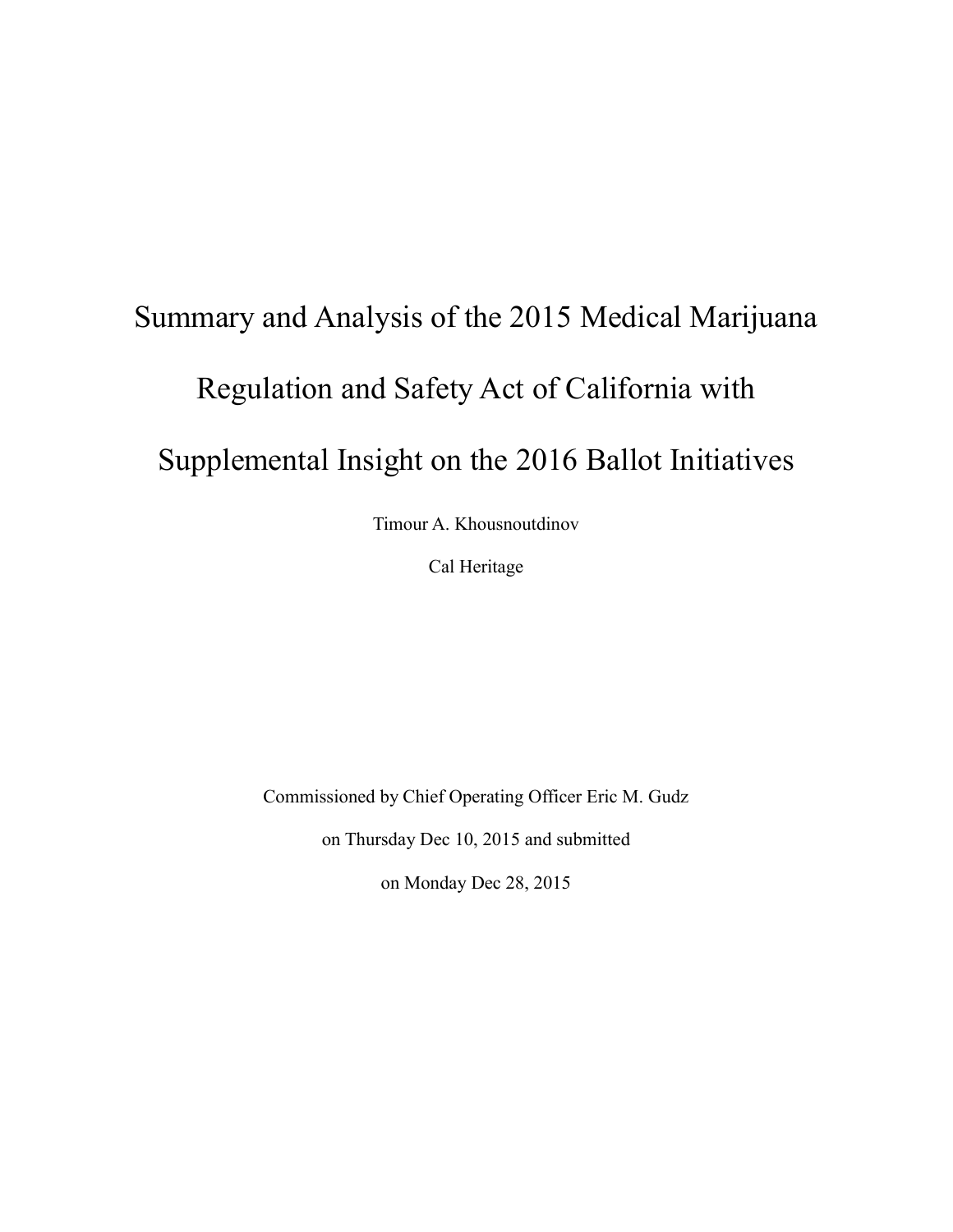#### INTRO/ABSTRACT

The state of California is entering an unprecedented time of social and political change particularly in the realm of drug policy where the public and private consensus is clearly shifting towards substantial re-education and reform measures. This policy analysis paper aims to present, on a baseline level, both factual and interpretive information regarding the most recent and upcoming pieces of legislation with particular care for how these new laws will affect local communities and businesses as well as state-wide government agencies. Though the report is tailored to the specific nature and mission of the Cal Heritage public benefit corporation, the content provided in Sections I-V have been researched and prepared in a standardized APA style with attention to professionalism and accuracy. Additional information is provided in the Appendix Sections to maximize the quality of content in this report. And finally, for the sake of a cleaner presentation, each Section has been specially formatted with adjustable annotations while maintaining clarity and accessibility both via word processing and in print.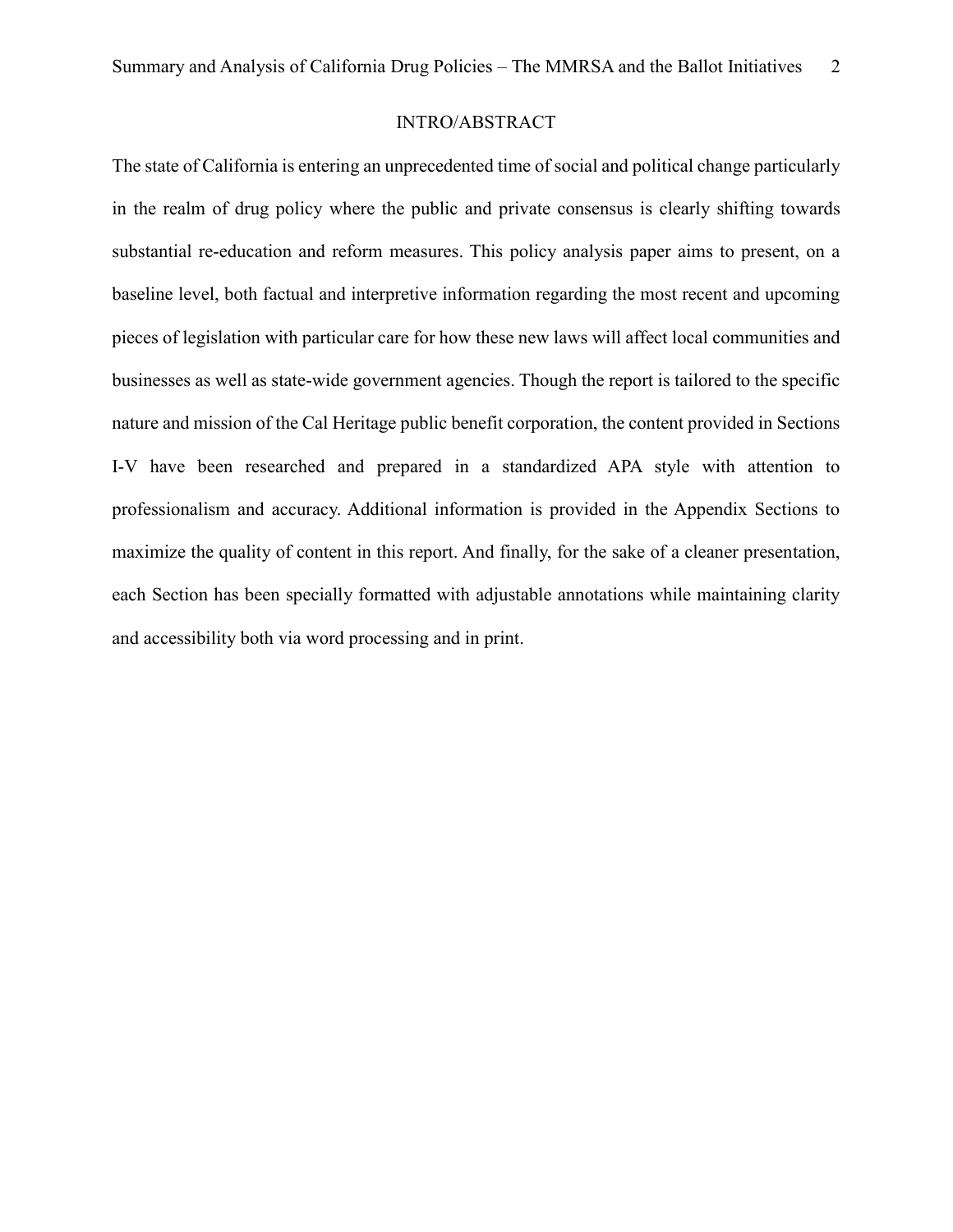#### **I. Legislative Overview**

The collective framework known as the "Medical Marijuana Regulation and Safety Act" (hereafter referred to as the MMRSA) is comprised of three separate pieces of legislation, being that of Assembly Bill Number's 243 and 266 with Senate Bill Number 643. As per the language of each bill, all three must be enacted and put into operation for all parts to take effect by the prescribed date of Friday, January 1, 2016. As the breakdown below will show, these new legislations made it to Governor Jerry Brown who signed them into law, thereby ensuring the biggest change in marijuana related policy within the state of California since Proposition 215 of 1996 – commonly known as the Compassionate Use Act. To truly understand the MMRSA, it is critical to break down and detail each of the three separate bills, in the chronological order of introduction to the California Legislature. Additionally, information on primary policy goals and the principal parties involved will also be included.

AB 243 comes first, having been introduced on February 5<sup>th</sup> by Assembly Member and Lead Author of the bill Jim Wood (Democrat, 2<sup>nd</sup> District), assisted by fellow Assembly Members Anthony Rendon (Democrat, 63rd District) as the Principal Co-Author and Das Williams (Democrat,  $37<sup>th</sup>$  District) as the Co-Author, respectively. The official legislative status of the bill is "An act to add Article 6 (commencing with Section 19331), Article 13 (commencing with Section 19350), and Article 17 (commencing with Section 19360) to Chapter 3.5 of Division 8 of the Business and Professions Code, to add Section 12029 to the Fish and Game Code, to add Sections 11362.769 and 11362.777 to the Health and Safety Code, and to add Section 13276 to the Water Code, relating to medical marijuana, and making an appropriation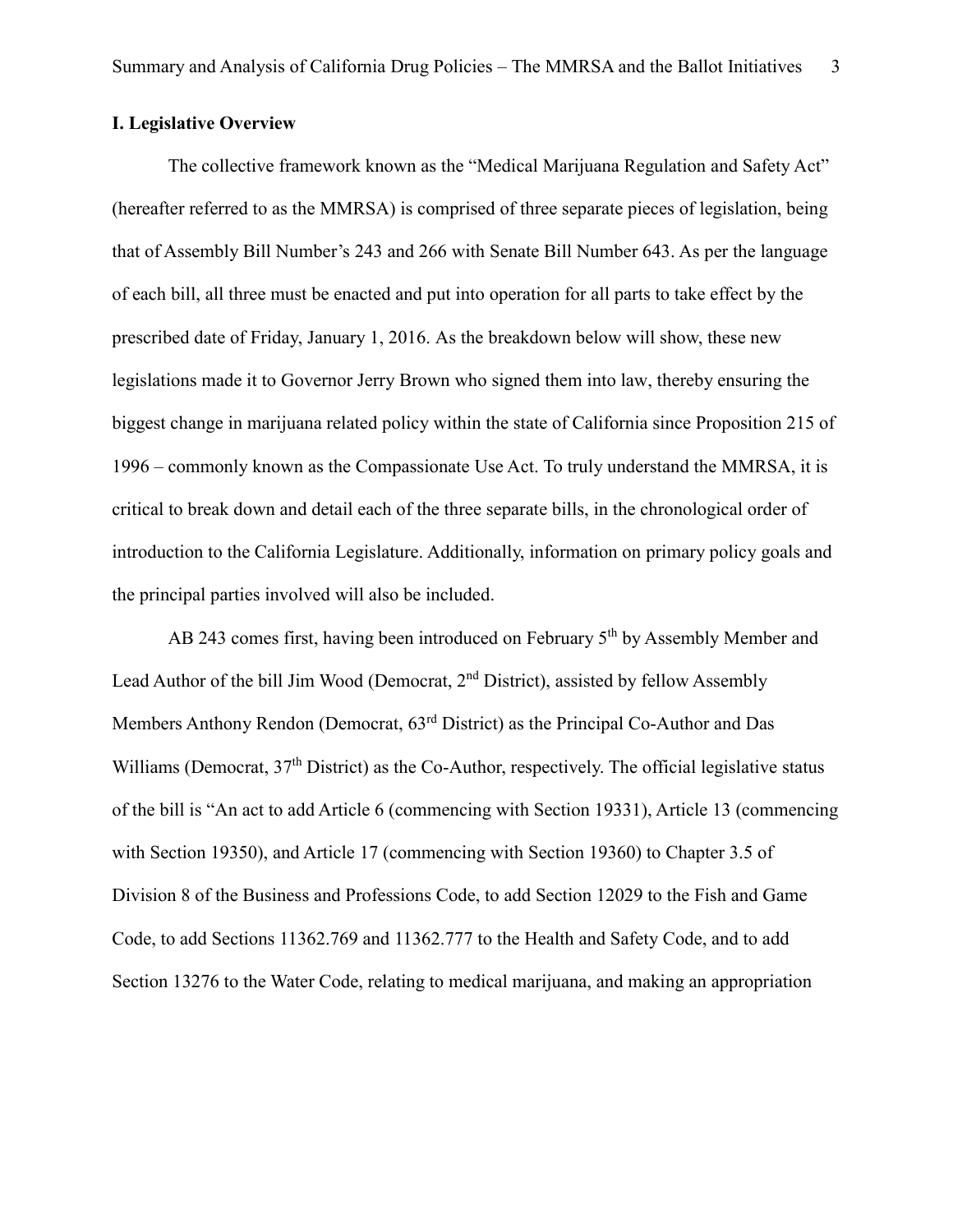AB 266 comes next, having been introduced on February  $10<sup>th</sup>$  by Assembly Members and Lead Authors Rob Bonta (Democrat, 18<sup>th</sup> District), Ken Cooley (Democrat, 8<sup>th</sup> District), Reginald B. Jones-Sawyer, Sr. (Democrat, 59th District), Tom Lackey (Republican, 36th District), and Jim Wood. The official legislative status of the bill is "An act to amend Sections 27 and 101 of, to add Section 205.1 to, and to add Chapter 3.5 (commencing with Section 19300) to Division 8 of, the Business and Professions Code, to amend Section 9147.7 of the Government Code, to amend Section 11362.775 of the Health and Safety Code, to add Section 147.5 to the Labor Code, and to add Section 31020 to the Revenue and Taxation Code, relating to medical marijuana.<sup>3</sup>" Its primary goal is to establish a comprehensive licensing and regulatory framework for the cultivation, manufacture, transportation, storage, distribution, and sale of medical marijuana.<sup>4</sup>

SB 643 comes last, having been introduced on February 27<sup>th</sup> by Senator Mike McGuire (Democrat, 2nd District). The official legislative status of the bill is "An act to add Article 6 (commencing with Section 19331), Article 13 (commencing with Section 19350), and Article 17 (commencing with Section 19360) to Chapter 3.5 of Division 8 of the Business and Professions Code, to add Section 12029 to the Fish and Game Code, to add Sections 11362.769 and 11362.777 to the Health and Safety Code, and to add Section 13276 to the Water Code, relating to medical marijuana, and making an appropriation therefor.<sup>5</sup>" Just like its companion bills, SB

<sup>&</sup>lt;sup>1</sup> (AB-243 Status, 2015)

<sup>2</sup> (AB-243 Concurrence in Senate Amendments, 2015)

<sup>3</sup> (AB-266 Status, 2015)

<sup>4</sup> (AB-266 Concurrence in Senate Amendments, 2015)

<sup>5</sup> (SB-643 Status, 2015)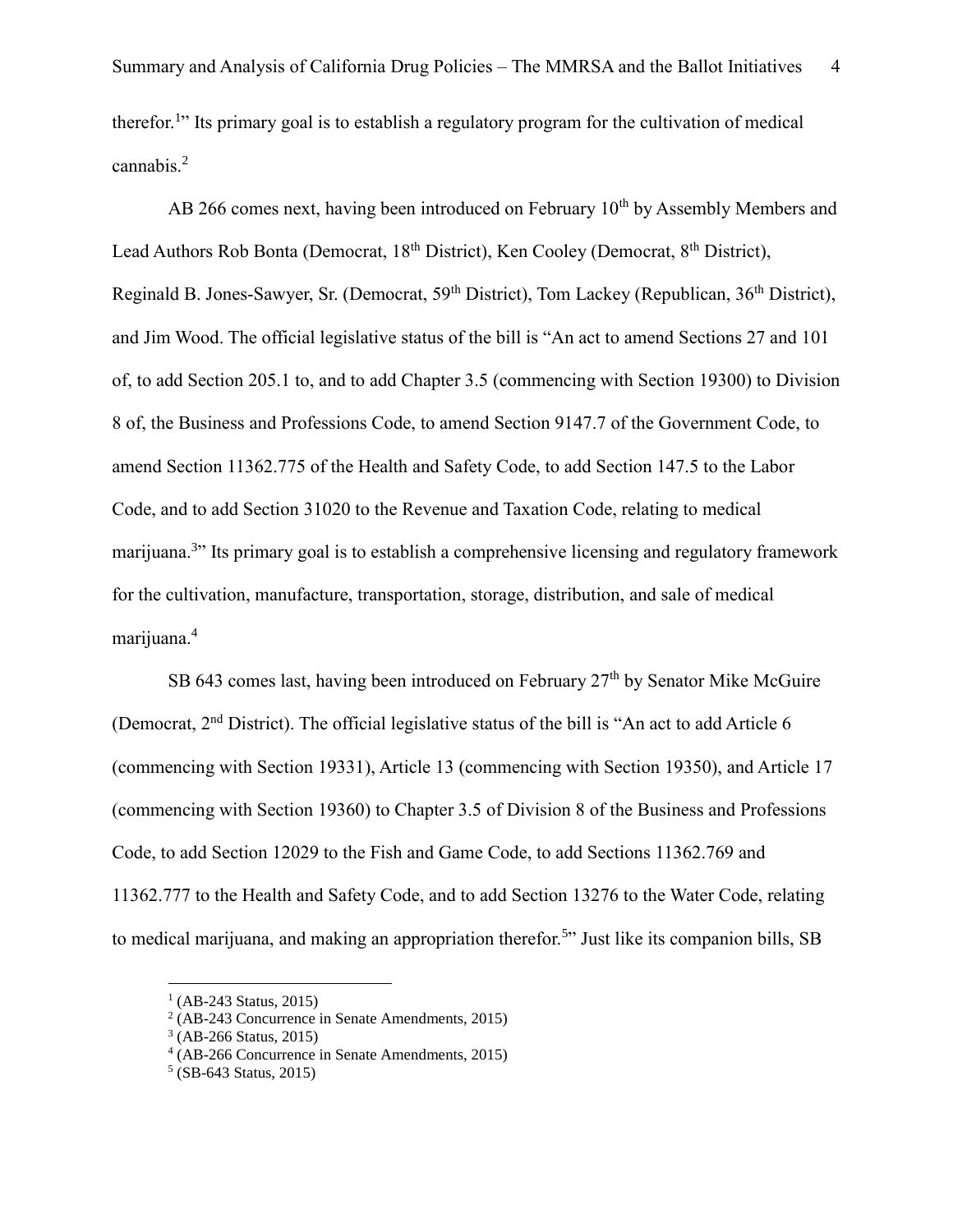643 contributes to the regulatory and oversight structure of the MMRSA…specifically [setting] forth standards for licensed medical physicians and doctors of osteopathy ("physicians") who recommend marijuana for medical use and…[delving] into the criminal background standards for applicants.<sup>6</sup>

Both Assembly Bills received their final amendments in the State Senate on September  $11<sup>th</sup>$ , followed by enrollment and presentation to the Governor on September  $23<sup>rd</sup>$ , who approved them on October  $9<sup>th</sup>$ , ending with their Chaptering (688 and 689) by Secretary of State Alex Padilla on the same day. Similarly to the two Assembly Bills, this Senate Bill received its final set of amendments in the State Assembly on September 11<sup>th</sup>, followed by the engrossing and enrolling step before its presentation to Governor Brown on September  $17<sup>th</sup>$ , approving it on October 9<sup>th</sup>. The bill was Chaptered (719) by the Secretary of State on the same day, allowing for the entirety of the MMRSA to go into effect at the start of 2016. A final point of information is that although all three bills received majority votes, went through fiscal committee hearings, and prescribe localized legal parameters, only AB-243 received immediate appropriations – authorized funding of up to \$10,000,000 from the General Fund to the MMRSA Fund and from there on to the Department of Consumer Affairs to begin its activities<sup>7</sup>.

While each bill of the MMRSA troika invoked the name and language of the "Compassionate Use Act" (as is appropriate when referencing and building upon previously established statutory laws), the result of the upcoming 2016 Ballot Initiative will most likely be made to supplement what the MMRSA sets out to do. This can already be gathered by the current leading initiative known as the Control, Regulate and Tax Adult Use of Marijuana Act or more commonly as the Adult Use of Marijuana Act (hereafter referred to as AUMA or 15-0103) which

<sup>6</sup> (Bricken, 2015)

 $7$  (AB-243 Text, 2015)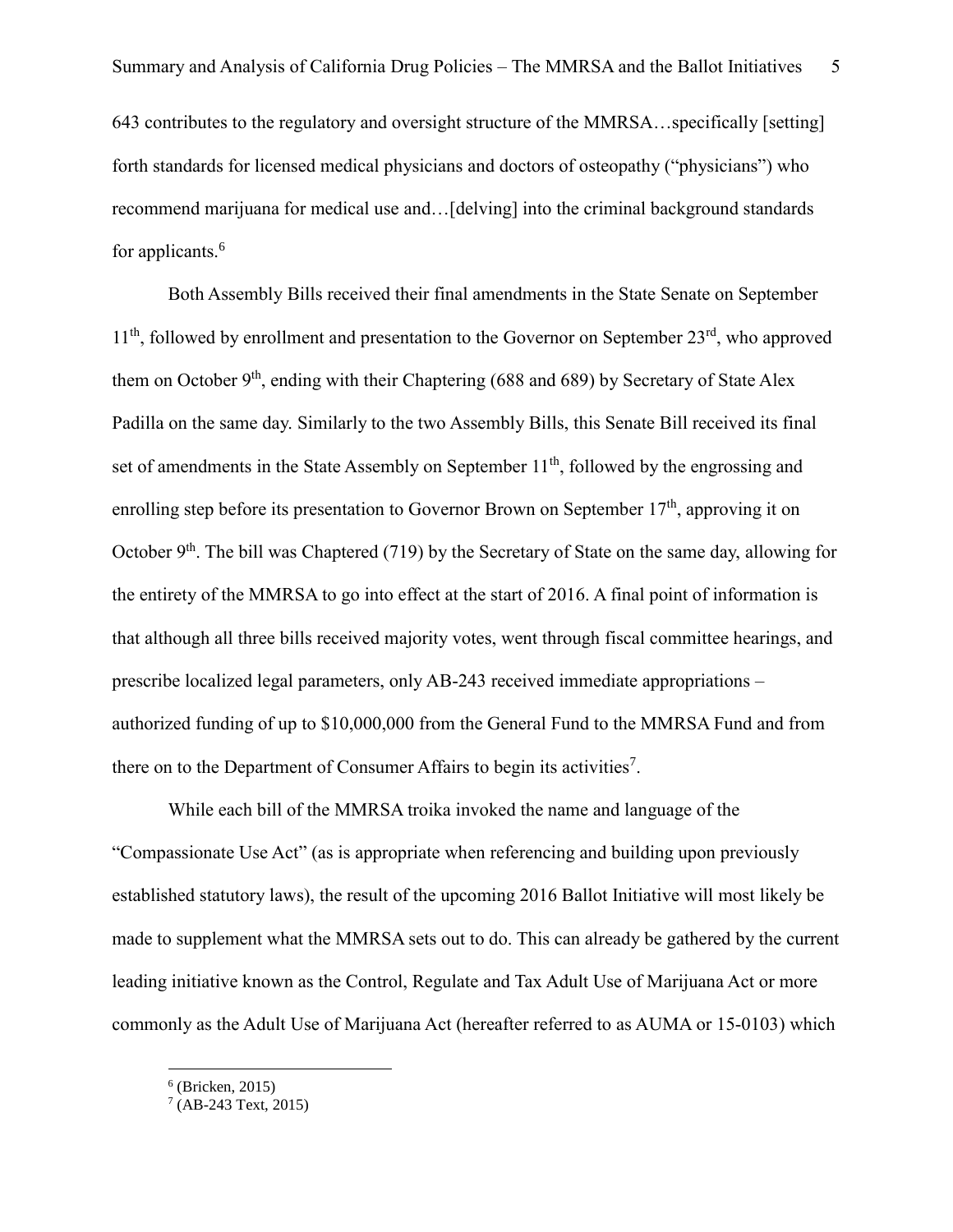was recently (Monday, December 7) announced to have been amended, adding substantial safeguards for children, workers, local governments, and small businesses.<sup>8</sup> A particularly striking similarity between the MMRSA and the AUMA is the types or tiers of licenses that are prescribed by both sets of laws with the exception of the new "large" designation included in the AUMA language. The AUMA as it now stands, "is a lengthy, 62-page initiative which elaborately writes hundreds of detailed restrictions and regulations into state law. Its basic thrust is to (1) allow adults 21 years and older to possess up to one ounce of marijuana and cultivate up to six plants for personal use; (2) regulate and tax the production, manufacture, and sale of marijuana for adult use; and (3) rewrite criminal penalties so as to reduce the most common marijuana felonies to misdemeanors and allow prior offenders to petition for reduced charges.<sup>9</sup>"

Other competing ballot initiatives offer a variety of different policy prescriptions affecting issues like consumption age, grow capacities, transportation restrictions, licensing standards, and even state Constitutional changes. The focus of this report is not to delve into each detail of every competing measure, but to give an overview of what's at stake, what's to come, and what to prepare for – a general policy breakdown is available in Section III.

#### **II. Agency Information**

During the legitimizing process of a new industry, the introduction of a robust regulated regime is a must – especially when billions of dollars are involved as is the case here. This does not mean the implementation of overly-expansive and burdensome assortments of codes or arbitrary orders or even worse, violations of U.S. Constitutionally guaranteed rights and privileges. A restrained and efficient approach can deliver lasting success, and that usually depends on how well government agencies operate amongst themselves and the public at large.

<sup>8</sup> (Pascual, 2015)

<sup>&</sup>lt;sup>9</sup> (CANORML Administrator, 2015)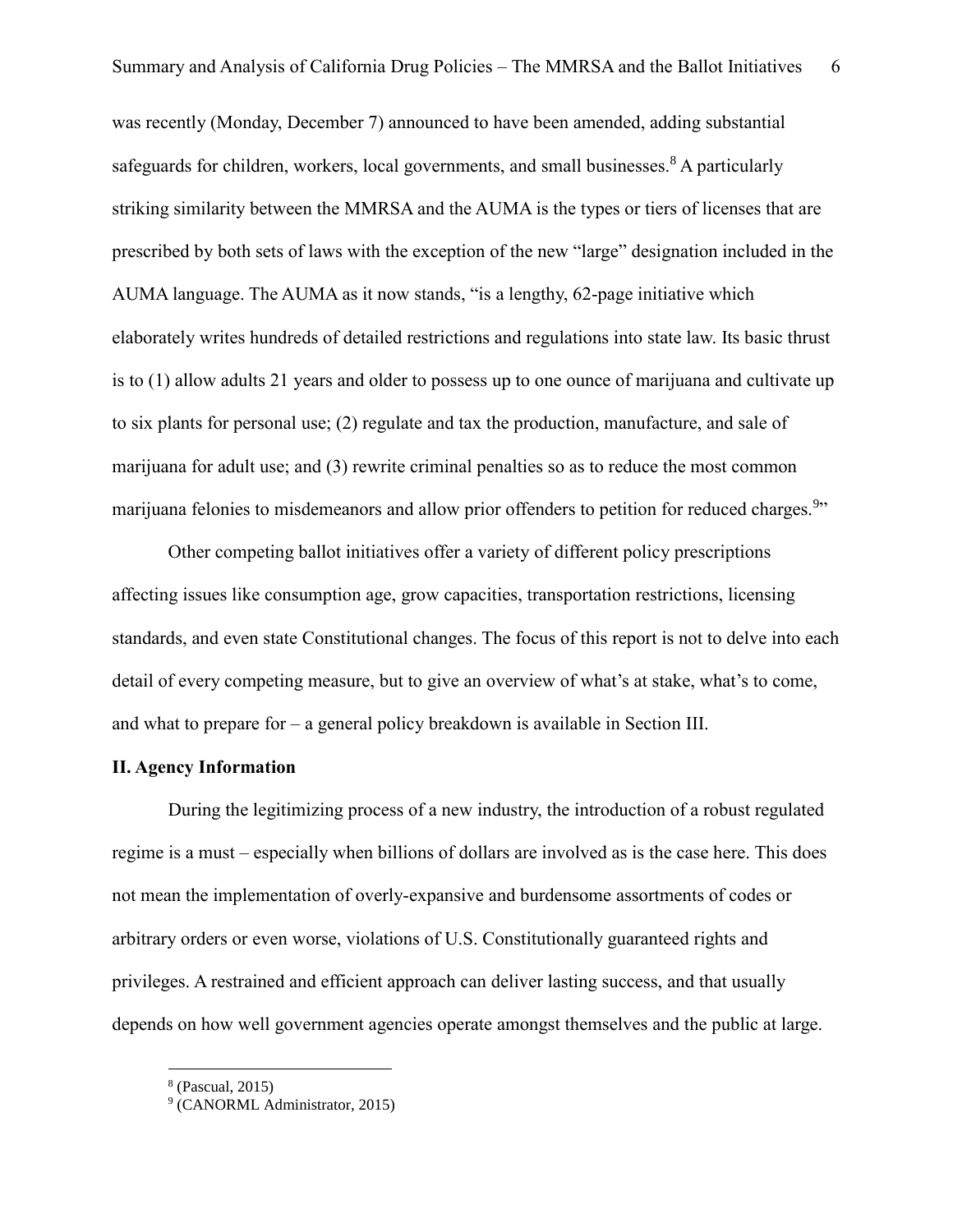Collectively, the MMRSA makes changes to 13 state-level government agencies and their subsidiary organs with the appropriate corresponding additions and revisions to seven<sup>\*</sup> of the 29 California Codes currently in effect. These developments, legally speaking, should allow Federal agencies like the Department of Justice to ease their rather heavy-handed and oftentimes confusing policies and practices seen throughout the last two decades when addressing the state's virtually unregulated marijuana gray-market.

Regarding the AUMA, changes would affect or address some 37\*\*\* state-level government agencies,  $15***$  government codes (and at least nine specific acts, an additional ancillary law, and several California Constitution references). Another notable contender for legalizing cannabis consumption on California's November 2016 Ballot is Initiative 15-0075 known as ReformCA, sponsored by the Coalition for Cannabis Policy Reform (CCPR), a registered  $501(c)(4)$  non-profit organization based in Oakland.<sup>10</sup> ReformCA was penned by those activists and scholars who learned from their mistakes in 2010 with the failure of Proposition 19, focusing mainly on individual consumption this time around though still lacking the money to guarantee a victory.<sup>11</sup> It affects  $23***$  government entities and  $14***$  governmental codes.

On the radical and shorter end of the spectrum there's the California Cannabis Hemp Initiative, which enjoys the backing of the Libertarian Party of California. The CCHI (15-0050) is actually the brainchild of the late Jack Herer, having been originally drafted more than two decades ago but without the powerful endorsements and funding needed to run an effective and legitimate campaign.<sup>12</sup> It is actually structured without a reference to even one specific state government agency, department, division, board, office, or panel with the exception of the

<sup>10</sup> (Coalition for Cannabis Policy Reform, 2015)

 $11$  (Hecht, 2015)

 $12$  (California Cannabis Hemp Initiative for 2016)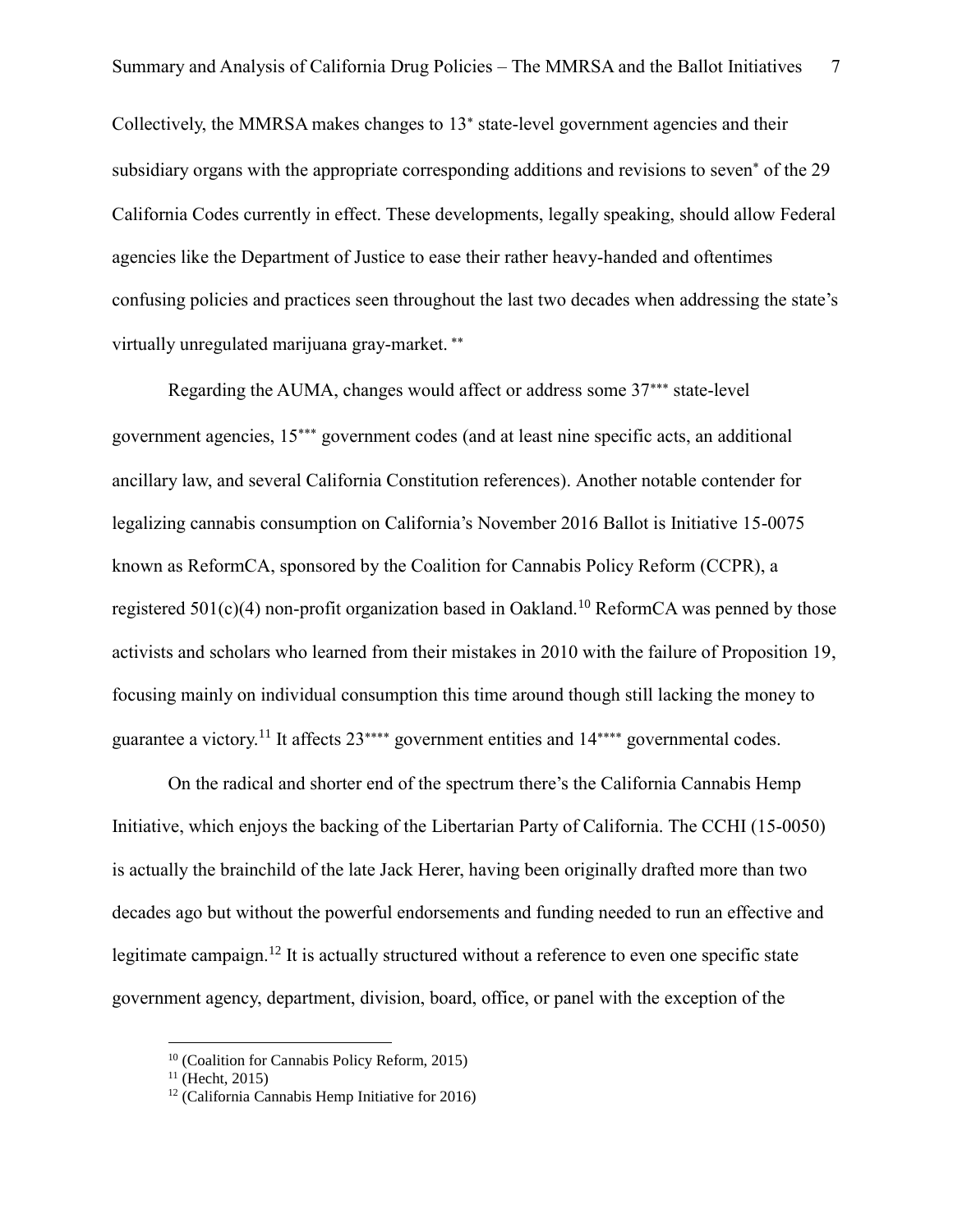Attorney General and the California Superior Courts. The initiative's aim, then, is to "repudiate and challenge Federal cannabis hemp marijuana prohibitions" and "that the subject matter of this Act involves...the ecological, economic, social, and moral well-being and safety of the State and all of its people."<sup>13</sup> Such is the vagueness of its language that without serious amending, the Private and Public Sectors would surely never approve of such a measure.

#### **III. Implications and Issues**

Using a lens focused on community development and local business strategies, a long list of items present themselves based around how the MMRSA and some of the ballot initiatives will impact local communities and new businesses wanting to get into the industry. In that vein, the most important provisions $1415$  of the MMRSA are:

- Clear protections for rule-abiding business owners, employees, landlords, and patients from both criminal law and civil asset forfeiture.
- Seventeen different annual license types made available for businesses in various industry categories.
- Gradual phasing out of collectives and cooperatives with operations permitted until at least January 1, 2018 if local rules are complied with.
- Patients allowed to continue growing their own personal supply within a 100 square feet cultivation limitation. Giving away, donating, or selling medical cannabis without a license would be prohibited.
- Caregivers allowed to grow for up to five patients within a 500 square feet cultivation limitation.
- Additional growing limitations include professional cultivators confined to one acre outdoors and one-half acre indoors.

 $13$  (Proponents of Initiative 15-0050, 2015)

 $14$  (Bradley N., 2015)

<sup>15</sup> (Marijuana Policy Project, 2015)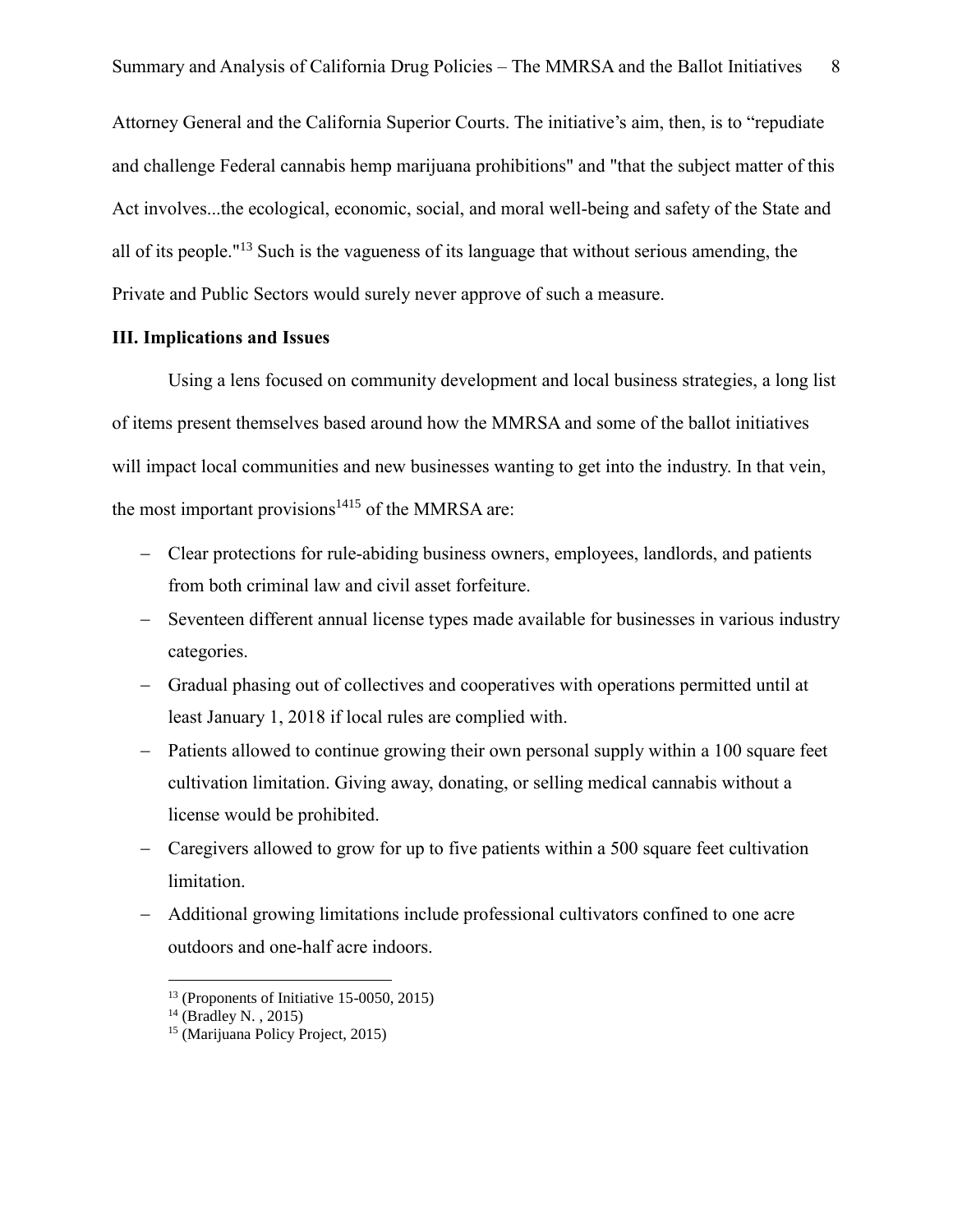- Medical marijuana sold to patients would be subject to new testing requirements targeting aspects like potency, contamination, packaging and labeling. New standards will be issued for issue areas like pesticides.
- Licensed manufacturers and cultivators are not required to sell their product to their distributors as direct contracts with dispensaries and setting of their own prices are still allowed.
- Local government authority preserved in regards to issuing business permits and adopting localized standards and taxes.
- Vertical integration will be restricted to two license types with a few exceptions. Businesses allowed to operate in several different categories by July 1, 2015 could continue doing so until at least 2026.
- Business license applicants could be denied if they have felonies on record that include offenses considered to be in relation to the qualifications, functions, or duties of the business. These include convictions of the illegal possession for sale, the sale, manufacture, transportation, or cultivation of marijuana.
- Deliveries to patients are allowed from larger dispensary license holders except in areas banned by local government ordinances. Deliveries or shipments through areas that otherwise prohibit businesses are protected.
- New imposition of a track and trace system for all medical cannabis from seed to sale. Patient identification and medical conditions remain confidential.
- For-profit business models and non-residents of California as investors and owners are now allowed.
- Labor Peace Agreements will now be required of all license applicants with 20 employees or more, excluding supervisors and managers. Unions can't strike or use work stoppages while negotiating or organizing but must hold worker elections by secret ballot and not a card check in order to organize a licensee's workforce.

Next up are the key provisions from the three main ballot initiatives covered by this report,

presented with the same context in mind as before: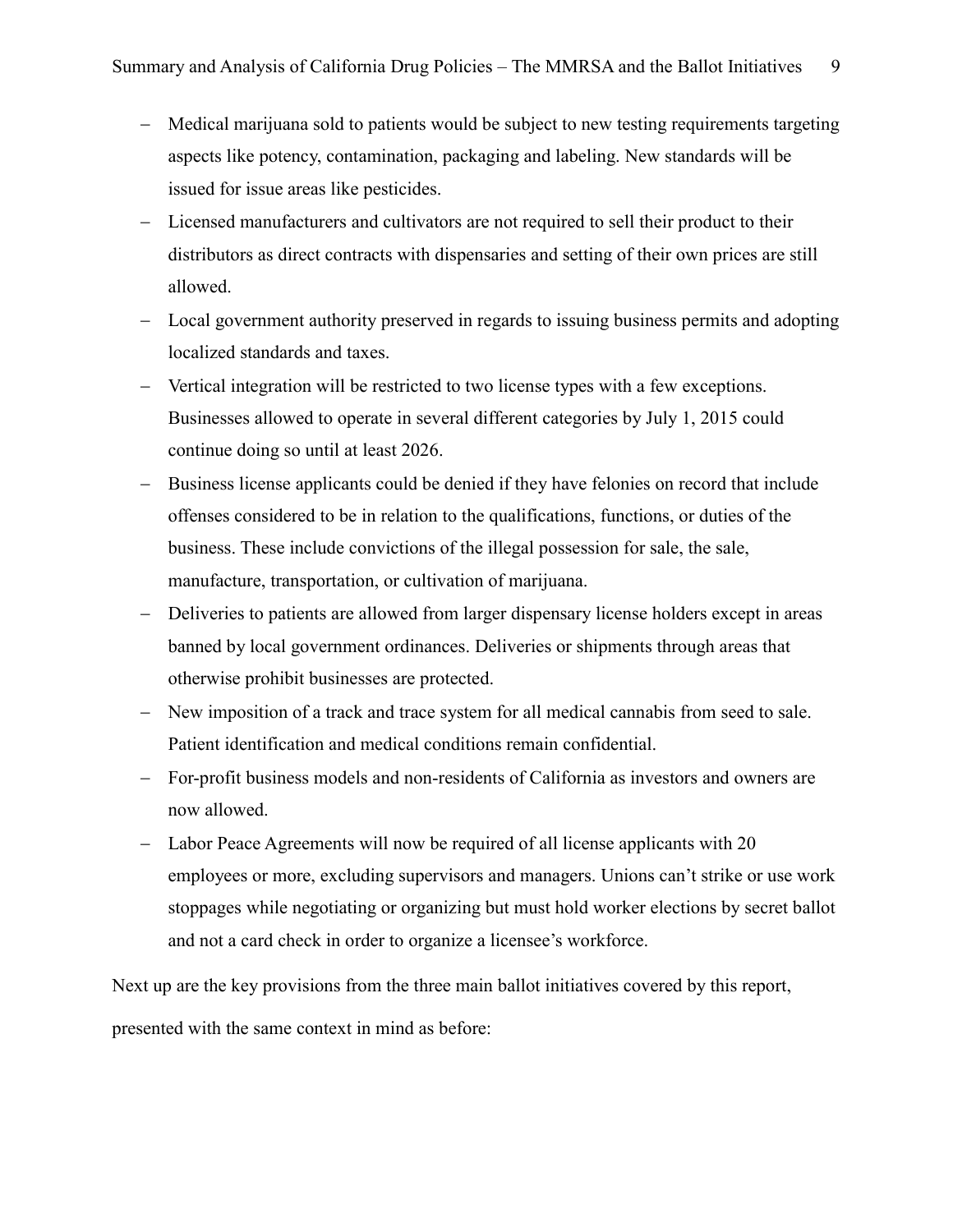- $-$  Initiative 15-0050<sup>16</sup> (California Cannabis Hemp Initiative):
	- Robust protections from arrest, persecution, denial of rights or privileges, and criminal or civil penalties for individuals, businesses, and corporations in regards to possessing, cultivating, transporting, distributing, using or consuming of cannabis/hemp/marijuana in any of its forms.
	- ∙ Removes the possibility of professional licensing reviews or hearings as well as the application of penalties or restrictions for licensed physicians who approve or recommend cannabis for medical purposes to any patient, regardless of age.
	- ∙ Bans the use of mandatory permits, licenses, and taxes for the non-commercial cultivation, transportation, distribution, or consumption of cannabis.
	- Bans the use of testing for inactive and/or inert residual cannabis metabolites as a condition of any right or privilege including employment or insurance. Also bans the consideration of such metabolites in determining employment, other impairment, or intoxication. But allows for the testing of active cannabis for use and consideration in determining impairment or intoxication.
	- ∙ Limits euphoric cannabis products to adults of 21 years of age or older, allowing for the regulation of commerce in a manner analogous and no more onerous than the current state beer and wine model.
	- ∙ Personal cannabis production limited to 99 flowering female plants and 12 pounds of dried, cured cannabis flowers, but not leaf, produced per adult, 21 years of age or older, per year.
	- ∙ Bans the prohibition of the manufacture, marketing, distribution, or sales, between adults, of equipment or accessories designed to assist in the planting, cultivation, harvesting, curing, processing, packaging, storage, analysis, consumption, or transportation of cannabis in any of its forms.
	- ∙ Repeals, deletes, and expunges any and all existing state and local statutory laws and regulations that conflict with the provisions of this Act.
	- ∙ Introduces a case by case review for the purpose of sentence modification, amnesty, immediate release from prison, jail, parole, and probation, and/or clearing, expunging, and deletion of all cannabis related criminal records for all

 $16$  (Proponents of Initiative 15-0050, 2015)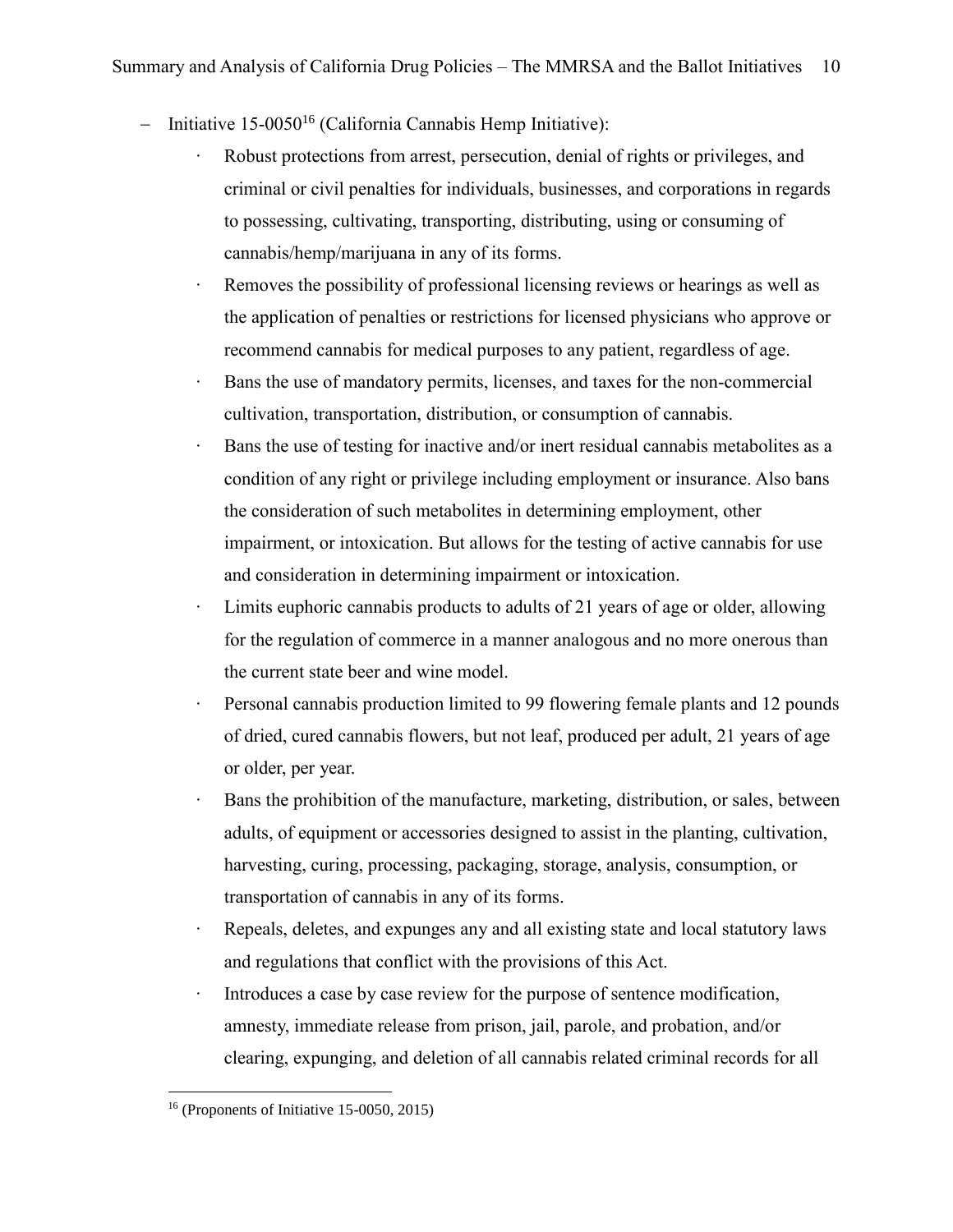persons currently charged with, or convicted of any non-violent cannabis related offenses.

- ∙ Requires the State Legislature upon thorough investigation, within six months of the passage of this Act, to enact legislation to address the granting of business licenses, adopting of health and product safety rules, introducing of excise taxes on commercial cannabis products, and determining new standards of impairment.
- Initiative  $15{\text -}0075^{17}$  (Control, Regulate and Tax Cannabis Act of 2016):
	- ∙ Legalizes the possession of up to one ounce of cannabis and equivalent amounts of cannabis products for adults over 21 years of age while allowing for personal cultivation and possession of homegrown cannabis of up to 100 square feet as well as permitting collective personal use cultivation.
	- Repeals current laws criminalizing the use, possession, cultivation, and sale of cannabis and cannabis products, replacing those laws with new criminal justice and licensing regimes. Among the new criminal justice provisions, individuals attempting to sell, possess, or transport more than one ounce of cannabis without a license could be subject to an infraction punishable by a fine of not more than \$500, with escalating penalties for amounts over sixteen ounces. An expungement process for those previously convicted of cannabis-related offenses also begins.
	- Subjects individuals under the age of 21 who possess, share, or transport cannabis to an infraction of not more than \$100 while sales to minors under 18 years of age may be treated as felonies.
	- Imposes on individuals who consume cannabis in a public transit vehicle or who consume cannabis as passengers of a motor vehicle to an infraction penalty of a fine not more than \$100. Additionally, individuals under the influence of cannabis or who consume cannabis while operating a motor vehicle could be subject to a misdemeanor punishable by a fine or imprisonment.
	- Safeguards the rights of patients using medical cannabis and medical cannabis products in a manner reasonably equivalent to other legal medications. Accordingly, it proposes to overturn the adverse consequences of Ross v.

 $17$  (Proponents for Initiative 15-0075, 2015)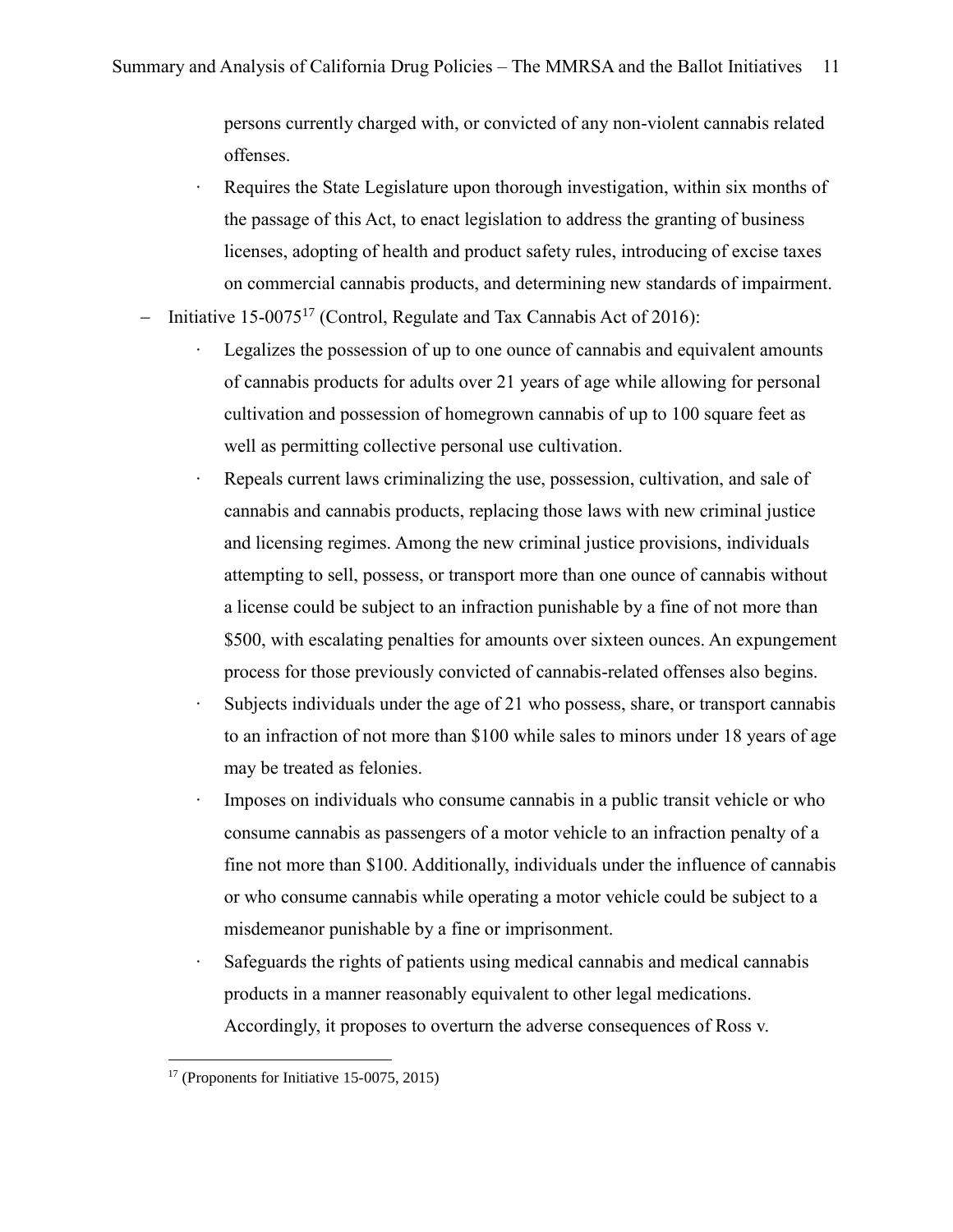RagingWire, while not forcing employers to accept cannabis use by their employees.

- ∙ Creates a California Cannabis Commission which will be comprised of government officials and experts in public health, medical cannabis, organized labor, local government, and law enforcement. Similarly to the Alcohol Control Board, this Commission will devise rules and help form the policies applying to the cultivation, sale, and consumption of medical and non-medical cannabis in California.
- ∙ Mandates that licenses be distributed through an Office of Cannabis Regulation, subject to the oversight of the Commission. The licensing of alcohol will be used as a model to provide for, at a minimum, cultivation, nursery, distribution, manufacturing, retail, transportation, testing, and research/education licenses. Additionally, the Office will make available and administer provisional licenses to allow preexisting medical cannabis dispensaries, collectives, operators, and other entities involved with medical cannabis to obtain provisional licenses by July 1, 2017 or earlier.
- ∙ Doesn't prohibit vertical integration so individuals and businesses will be permitted to hold more than one cannabis license with the exception of those holding testing licenses. Without introducing complicated rules, licenses will be made available to both for-profit and non-profit organizations. Furthermore provides that individuals and entities holding a license under existing medical cannabis laws may also hold a reasonably equivalent license under the laws governing non-medical cannabis, as instructed by the Commission and with priority given to current medical cannabis businesses.
- ∙ Doesn't infringe upon the protections granted under the Compassionate Use Act of 1996 and instead operates in parallel with the California Legislature's recent changes to the production, sale, and control of medical cannabis. The Commission will be responsible for establishing regulations so that cannabis and cannabis products from the legislatively approved medical cannabis regime can move seamlessly into the adult use system, including the recognition of medical licenses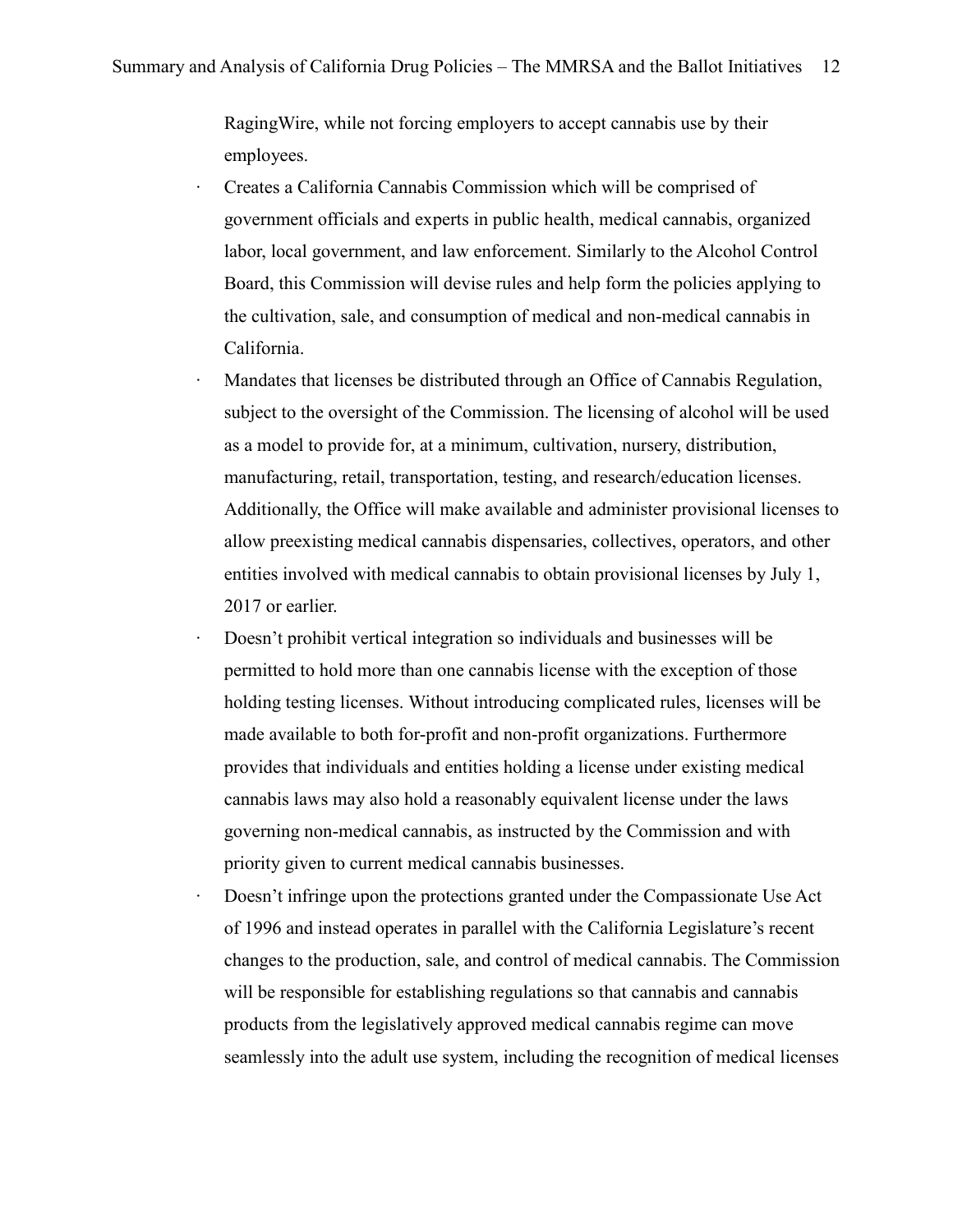for commercial purposes and maintaining the ability to track and trace commercial cannabis.

- ∙ Encourages the protection of small and medium size businesses by establishing licensing tiers and application fees based on the size of businesses, requiring disclosures be made by corporate interests, and placing obligations on "responsible" parties of record who will be accountable for the conduct of their companies.
- ∙ Allows for cities and counties to adopt reasonable regulations, restrictions, or prohibitions on the cultivation, manufacture, distribution, sale and use of cannabis in public areas, with related prohibitions on medical cannabis being subject to a majority vote. However, restrictions on the controlled transportation of cannabis are not allowed.
- ∙ Structures a simple and manageable taxing regime with a \$2 per square foot cultivation tax, a \$15 per ounce production tax paid, with a \$10 reduction for certain small businesses for their first 500 pounds produced annually, a 10% state sales tax on edibles and concentrated extracts, a 5% state sales tax on all other cannabis and cannabis products, and a 5% tax for local governments on all cannabis and cannabis extracts. Medical cannabis will be exempt from the 10% tax on edibles and concentrated extracts and the 5% tax on other cannabis and cannabis products. Also, medical cannabis purchased by those eligible for Medi-Cal is exempt from the 10% tax on edibles and concentrated extracts, the 5% tax on other cannabis and cannabis products, the 5% cannabis tax for local governments and the state sales tax.
- ∙ Collects funds to direct revenue to local governments with special allocations for environmental protection and restoration. Revenue will also fund grants prioritized towards disadvantaged communities for infant and toddler care, youth counseling, drug education and rehabilitation, and gang diversion, among other programs; fund research product safety, labeling, and testing; fund studies to reduce and prevent driving while under the influence of cannabis; and provide assistance for programs for the protection of seniors and to advance public health.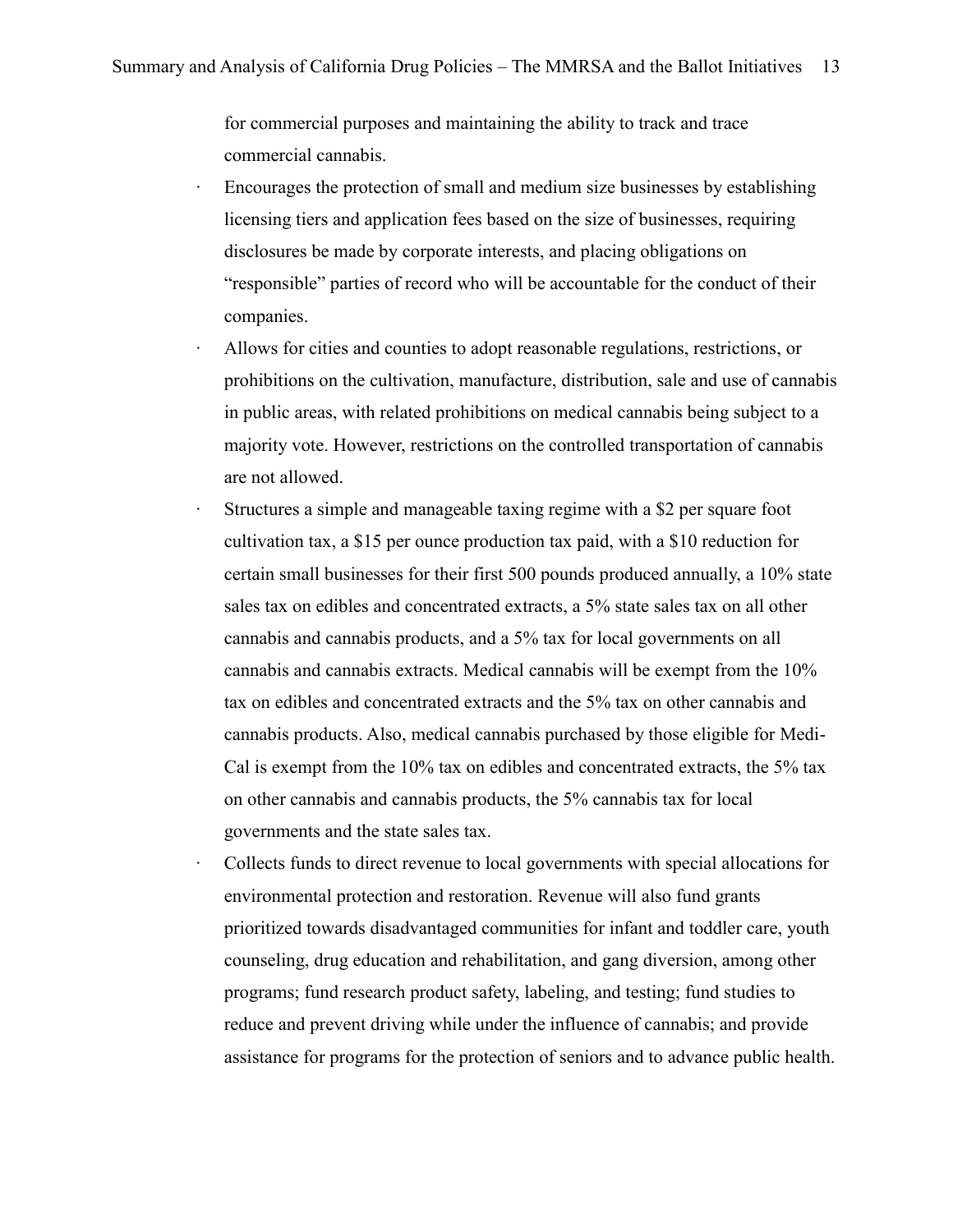- Initiative  $15{\text -}0103^{18}$  (Control, Regulate, and Tax Adult Use of Marijuana Act):
	- ∙ Legalizes under both state and local law for adults 21 years of age or older the ability to possess, process, transport, obtain, or give away to other adults no more than one ounce of marijuana. However, there are inconsistent limits for marijuana concentrates, allowing possession of up to 8 grams in Sec. 11362.1 (a)2 , but no more than 4 grams in Sec. 11357(a), (b) and (c) and 11360. Other provisions (VC 23222(b) and HSC 11360(b)) inconsistently prohibit driving while in possession of marijuana or giving away marijuana, in contradiction to 11362.1.
	- ∙ Allows adults to cultivate up to six plants and possess the marijuana from these plants at their residence for personal use with no more than six plants per residence. This differs from the new MMRSA limit of 100 square feet of growing space per patient. All plants and harvested marijuana in excess of one ounce must be kept with the person's private residence or on its grounds, in a locked space, and not visible from a public place. Cities and counties may regulate and prohibit cultivation outdoors, but cannot completely prohibit cultivation inside a private residence or accessory structure that is "fully enclosed and secure."
	- ∙ Allows the manufacture and adult use of marijuana-specific accessories.
	- ∙ Legalizes private smoking or ingesting of marijuana, but forbids consumption in any public place, that is, any business or property that is open to the public, except for licensed dispensaries when authorized by local governments, thus greatly reducing the amount and type of locations where medical patients can inhale their medicine, as they can presently consume legally in streets and public areas where smoking is allowed. Consumption (or possession at) or within 1,000 feet of a school or youth center while children are present, except on residential property or on licensed premises and provided the smoking is not detectable by the kids, is also forbidden.
	- ∙ Prohibits the use of smokeless electronic cannabis vaporizers except in tobacco smoking areas which effectively precludes medical vaporization in housing and health facilities catering to patients.

<sup>18</sup> (CANORML Administrator, 2015)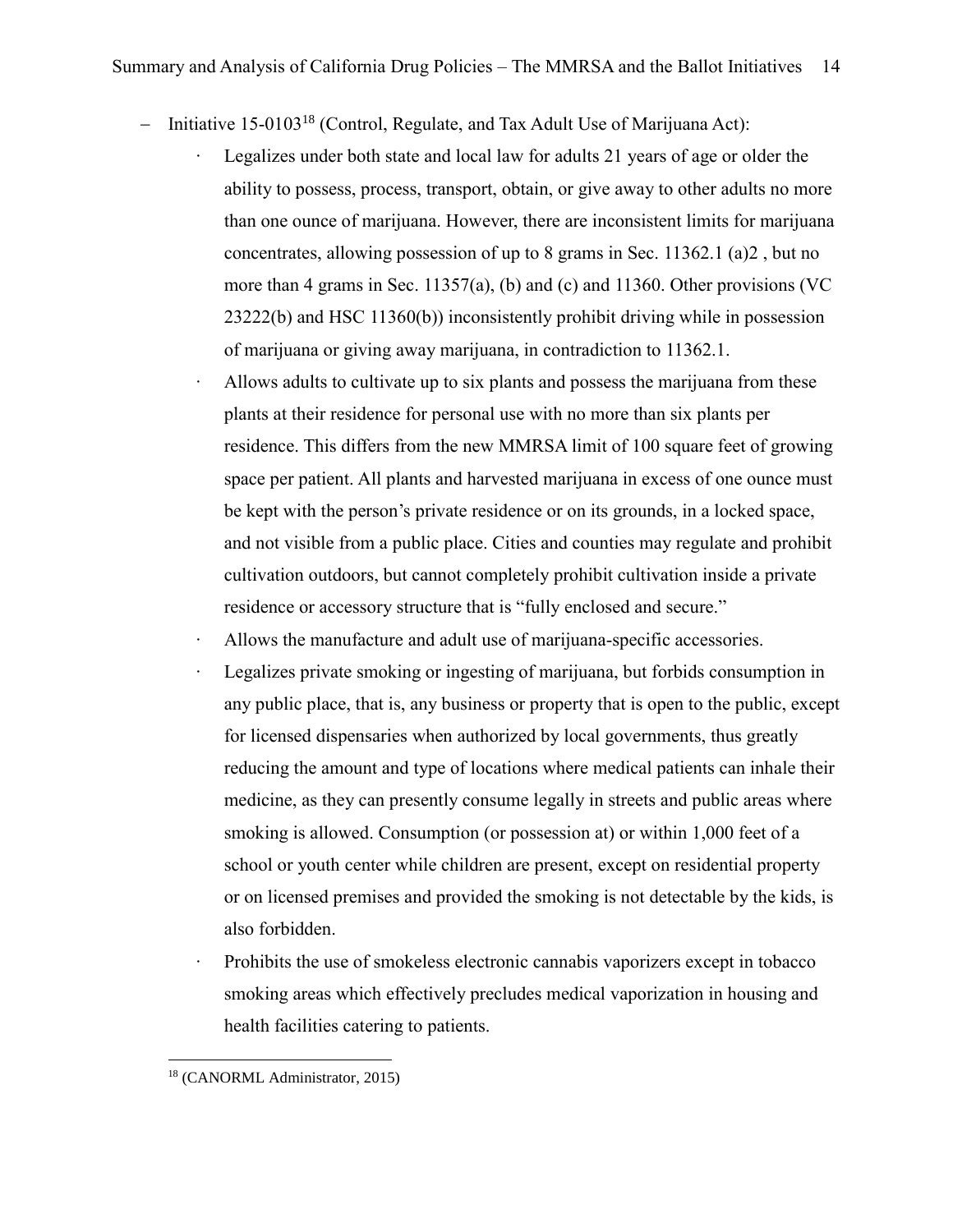- ∙ Prohibits the consumption of marijuana or marijuana products or possession of an open container of marijuana or marijuana products while driving or riding as a passenger in a motor vehicle, aircraft, vessel, or other transportation vehicle with the exception of passenger consumption in the case of licensed dealers given a local government permit.
- ∙ Authorizes adults to transport marijuana though contrary to an existing law (VC 23222(b)) that makes it illegal to drive in possession of marijuana, thus making drivers still liable for arrest.
- ∙ Prohibits the unlicensed manufacture of concentrates using volatile or poisonous solvents, not including CO2 or alcohol.
- Steers clear of interfering with the right of employers to discriminate against marijuana users, medical or otherwise, both on and off the job.
- Refrains from altering the protections provided by the Compassionate Use Act of 1996, although physician recommendations must now conform to minimal standards already established under the MMRSA and current medical marijuana legislation.
- ∙ Requires that qualified patients obtain a state ID card if they want to be exempted from a 15% retail tax to be imposed on marijuana sales, though no card is needed to enjoy the other legal protections of Prop. 215. The cost of the ID card is limited to \$100, \$50 for Medi-Cal patients, or is available free of charge for indigent patients. Identifying information in the ID card program must adhere to the Confidentiality of Medical Information Act.
- ∙ Protects the child custody rights of qualified patients.
- ∙ Renames the MMRSA's Bureau of Medical Marijuana Regulation in the Department of Consumer Affairs to the Bureau of Marijuana Control and gives them the chief authority to regulate the industry, charged with licensing transport, distribution and sale, while the Department of Food and Agriculture is charged with licensing cultivation, and the Department of Public Health is charged with licensing manufacturing and testing.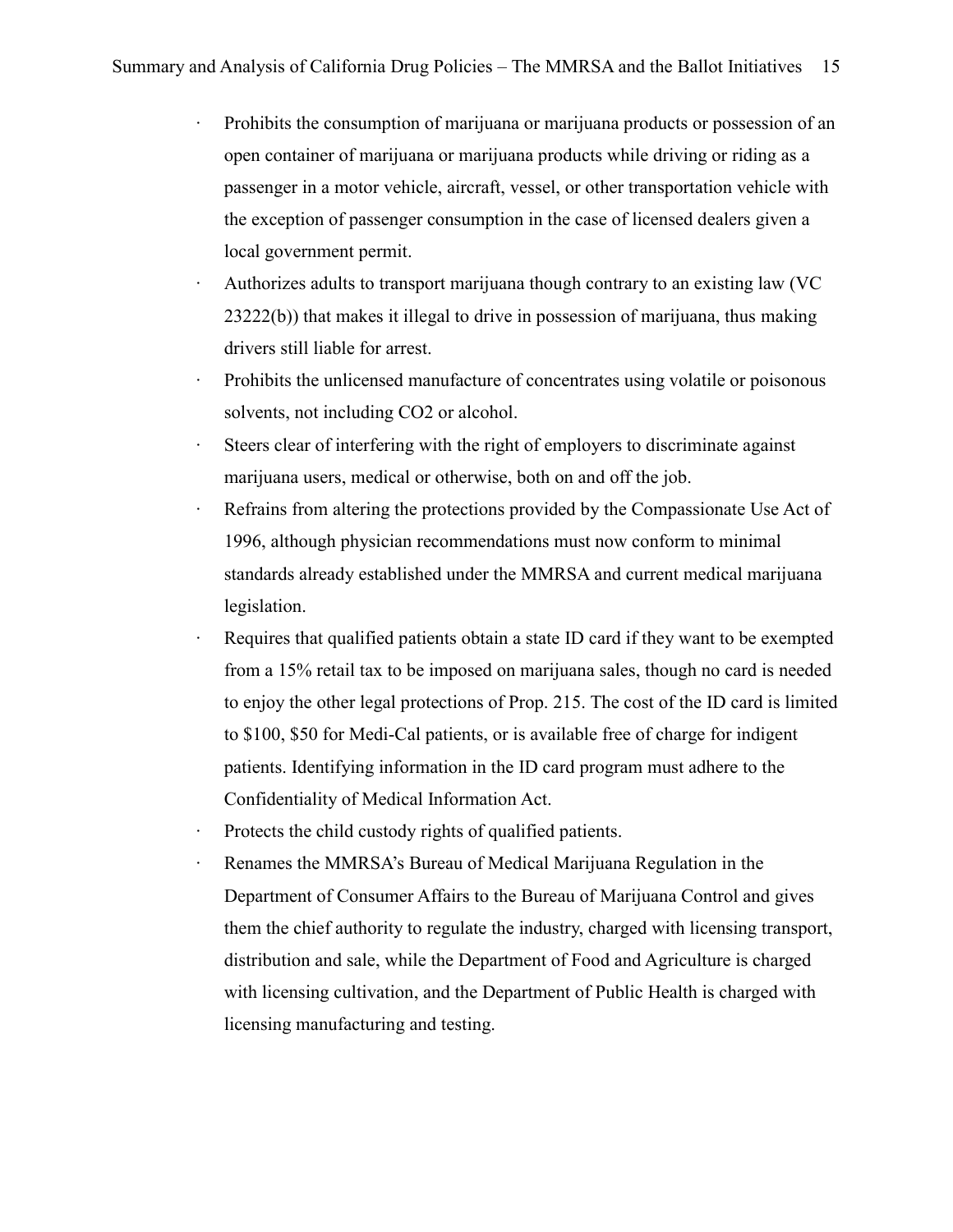- ∙ Establishes 19 different license categories parallel to those in the MMRSA with licenses for adult use facilities being distinct from those for medical facilities issued under the MMRSA.
- ∙ Staggers the introduction of large-scale cultivation as a protection to small and medium sized businesses by introducing a new category of Type 5 cultivation licenses, created for farms over half an acre indoors or 1 acre outdoors, but restricting their issue until Jan 1, 2023.
- ∙ Introduces a new category of Type 12 microbusiness licenses created for small retailers with farms not exceeding 10,000 square feet.
- ∙ Directs license eligibility by various factors, including restraints on competition or monopoly power, perpetuation of the illegal market, encouraging abuse or diversion, posing a risk of exposure to minors, environmental violations, and excessive concentration in any city or county.
- This excessive concentration is defined broadly to include any concentration in a local census track that is higher than elsewhere in the county, thus effectively including any new facility in a county that doesn't already have one with the exception of denying applications that would unduly limit the development of the legal market. This gives regulators on top of local governments a blank check to determine what constitutes excessive concentration.
- ∙ Bars licensees from price fixing, restraint of trade, price discrimination between different locations, and selling at less than cost to undercut competitors.
- ∙ Prohibits marijuana license holders from also holding alcohol or tobacco licenses. Additionally forbids each licensed location from being located within 600 ft. of a school or youth center, unless a state or local licensing authority allows otherwise.
- ∙ Requires that all licensees be continuous California residents as of Jan 1, 2015 with the restriction lifting on Dec 31, 2019 as part of a type of economic protectionism.
- ∙ Prioritizes the issuing of licenses to those applicants who can demonstrate that they have acted in compliance with the Compassionate Use Act since Sept 1, 2016.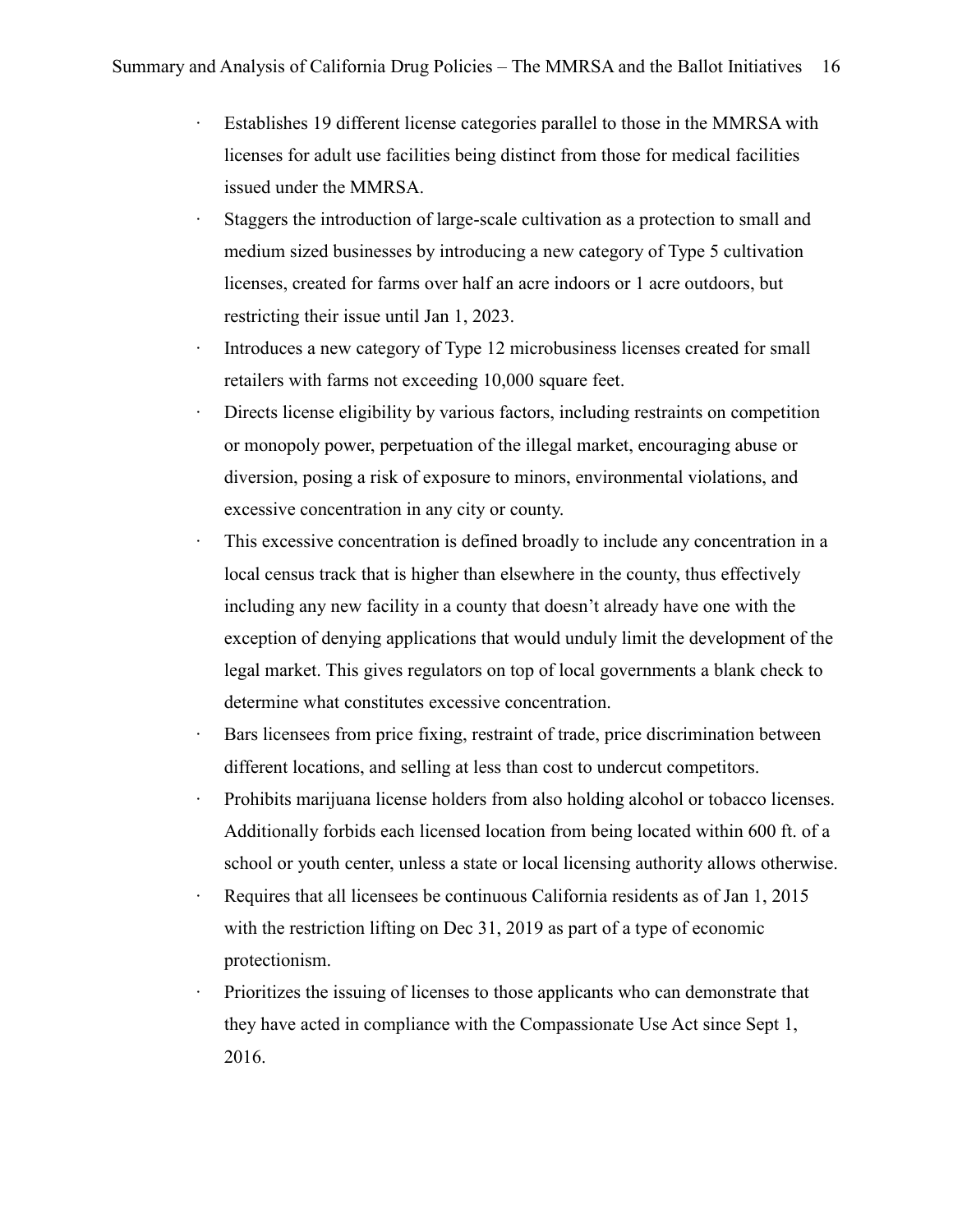- ∙ Allows the possibility of denying licenses to those with convictions of offenses "substantially related" to the business, including serious and violent felonies, felonies involving fraud or deceit, and felonies for employment of a minor in controlled substance offenses. Prior conviction for a controlled substance offense may not in itself be the sole grounds for rejecting a license however.
- Establishes cultivation regulations similar to those of the MMRSA insofar as requiring compliance with conditions set by the Department of Fish and Wildlife and the State Water Resources Control Board plus all other state and local environmental laws. In addition, the Department of Pesticide Regulation is to issue standards for the use of pesticides, the state is to create an organic certification program and standards for recognizing regional appellations of origin, marijuana to be regulated as an agricultural product by the Department of Food and Agriculture which must also create an identification program with unique identifiers for every marijuana plant.
- Requires that the BMC establish standards for types of vehicles and qualifications for drivers eligible to transport commercial marijuana wherein local governments may not prevent delivery of marijuana on public roads by licensees in compliance with the initiative and local law. However, local governments still retain the right to bar deliveries to medical marijuana patients under the MMRSA.
- Requires that the BMC investigate the feasibility of creating nonprofit license categories with reduced fees or taxes by Jan 1, 2018, while in the meantime, local jurisdictions may issue temporary local licenses to nonprofits primarily providing marijuana to low income persons, provided they are registered with the California AG's Registry of Charitable Trusts. However, marijuana non-profits are not allowed on the registry due to federal law restrictions unless they register as commercial entities.
- ∙ Requires that the Department of Public Health regulate the manufacturing and lab testing of marijuana along similar lines as the MMRSA.
- ∙ Doesn't rule out the employment of minors as peace officers trying to entrap marijuana dealers into making illegal sales, as is the case in the alcohol industry.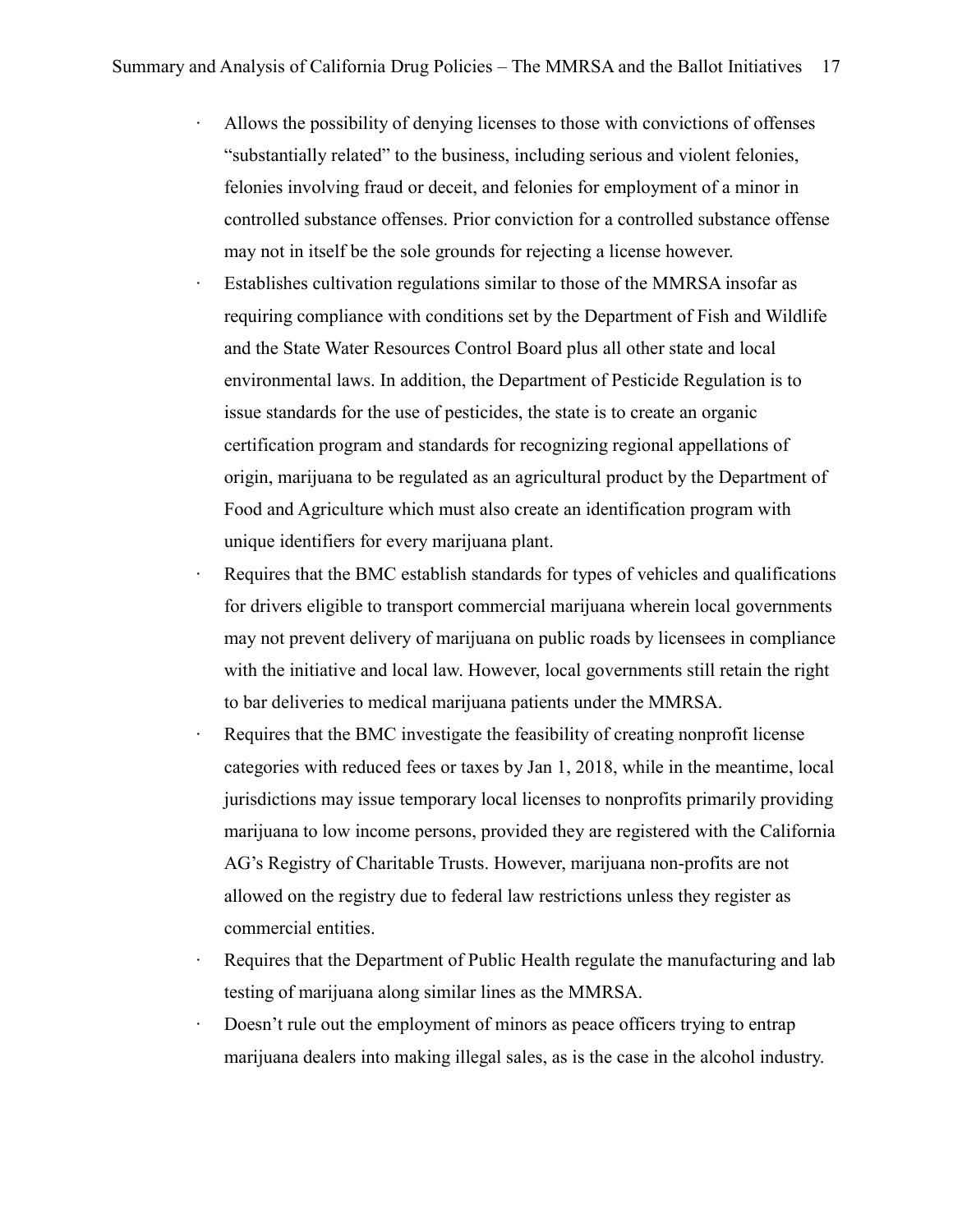- ∙ Bans the advertising and marketing of marijuana to minors such as the use of cartoon characters, language, or music known to appeal to kids.
- ∙ Clearly allows local governments to completely prohibit any type of business licensed under the act, as is the case with medical marijuana facilities under the MMRSA. Additionally allows for local governments to permit on-site consumption at licensed retailers and microbusinesses provided that access is prohibited to individuals under 21, that consumption is not visible from any public place or non-age-restricted area, and that sale or consumption of alcohol or tobacco is not allowed, effectively ending the current practice of allowing beer and wine at popular cannabis events.
- Empowers the Division of Labor Standards Enforcement and Occupational Safety and Health to apply the same labor standards as outlined in the MMRSA.
- ∙ Instates a 15% excise tax on all retail sales in addition to the regular state sales tax, effective Jan 1, 2018, though patients with state ID cards are exempt. Additionally, all marijuana is subject to a cultivation tax of \$9.25/ounce dryweight for flowers or \$2.75 for leaves, also effective Jan 1, 2018. Other categories of harvested product are to be taxed at a similar rate based on their relative price to flowers.
- ∙ Allows cities and counties to impose any taxes they please on facilities cultivating, manufacturing, processing, selling, distributing, providing, storing, or donating marijuana.
- ∙ Authorizes the Board and other law enforcement officers to inspect any place where marijuana is sold, cultivated, or stored to assure that all taxes are being collected.
- ∙ Directs most tax revenue to the new California Marijuana Tax Fund with many specific provisions and allocations as found in (34018). Of the remaining revenues, 60% are allocated to a Youth Education, Prevention, Early Intervention and Treatment Account for youth programs to prevent drug abuse; 20% to an Environmental Restoration and Protection Account for environmental cleanup and restoration; an 20% to a State and Local Government Law Enforcement Account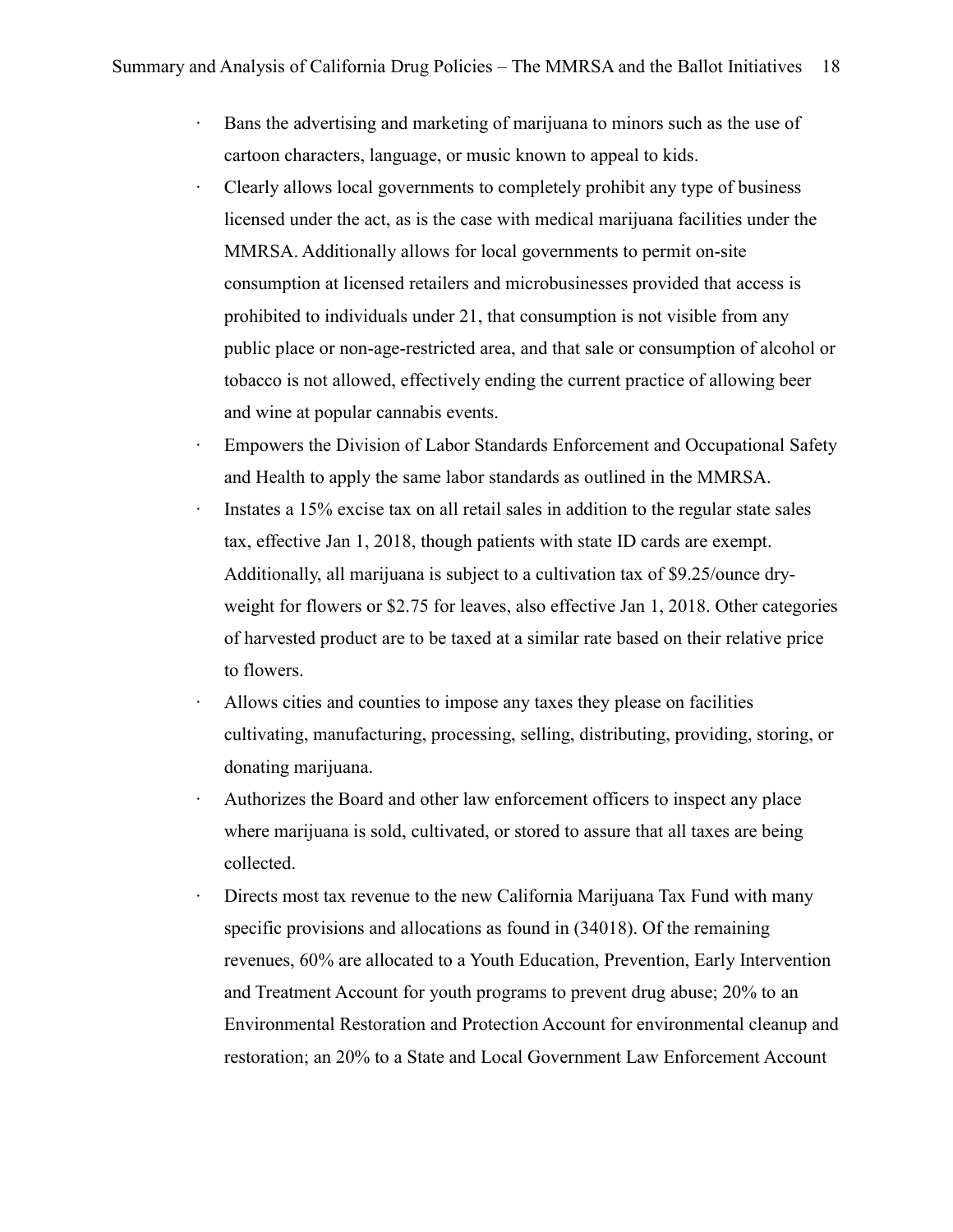for CHP DUI programs and grants to local governments relating to the enforcement of the AUMA.

- Rewrites current marijuana laws with a new penalty structure, where in all cases, offenders under the age of 18 are not liable to criminal punishment, but instead to drug education and community service.
- ∙ Maintains that the illegal possession of an ounce by individuals aged 18-21 continue to be a \$100 infraction, while illegal possession of more than an ounce by adults continue to be a misdemeanor, punishable by \$500 and/or six months in jail. Possession of less than an ounce upon a school ground during school hours by a person over 18 is a misdemeanor punishable by a fine of \$250, or \$500 plus 10 days in jail for repeat offenses.
- Lowers penalties from current mandatory felony levels to misdemeanors (\$500 and/or 6 months) while allowing felony enhancements for repeat offenders, serious or violent priors, and sale to minors under 18. Also lowers penalties from current mandatory felony levels to misdemeanors while allowing enhancements for crimes involving the commercial importation, exportation, or transportation of more than 1 ounce of marijuana or 4 grams of concentrate.
- ∙ Allows for individuals who were previously convicted of offenses that would not be a crime or would be a lesser offense under the AUMA the ability to apply to court for a recall or dismissal of their sentence.
- ∙ Enables the legal production of industrial hemp under California's existing hemp law, which has been in suspense pending approval by the state Attorney General.

The stated purpose of the AUMA in its current form "is to establish a comprehensive system to legalize, control and regulate the cultivation, processing, manufacture, distribution, testing, and sale of nonmedical marijuana, including marijuana products, for use by adults 21 years and older, and to tax the commercial growth and retail sale of marijuana.<sup>19</sup>" This description poorly reflects the intricate and convoluted nature of this landmark legal proposal. In

 $19$  (Proponents of Initiative 15-0103, 2015)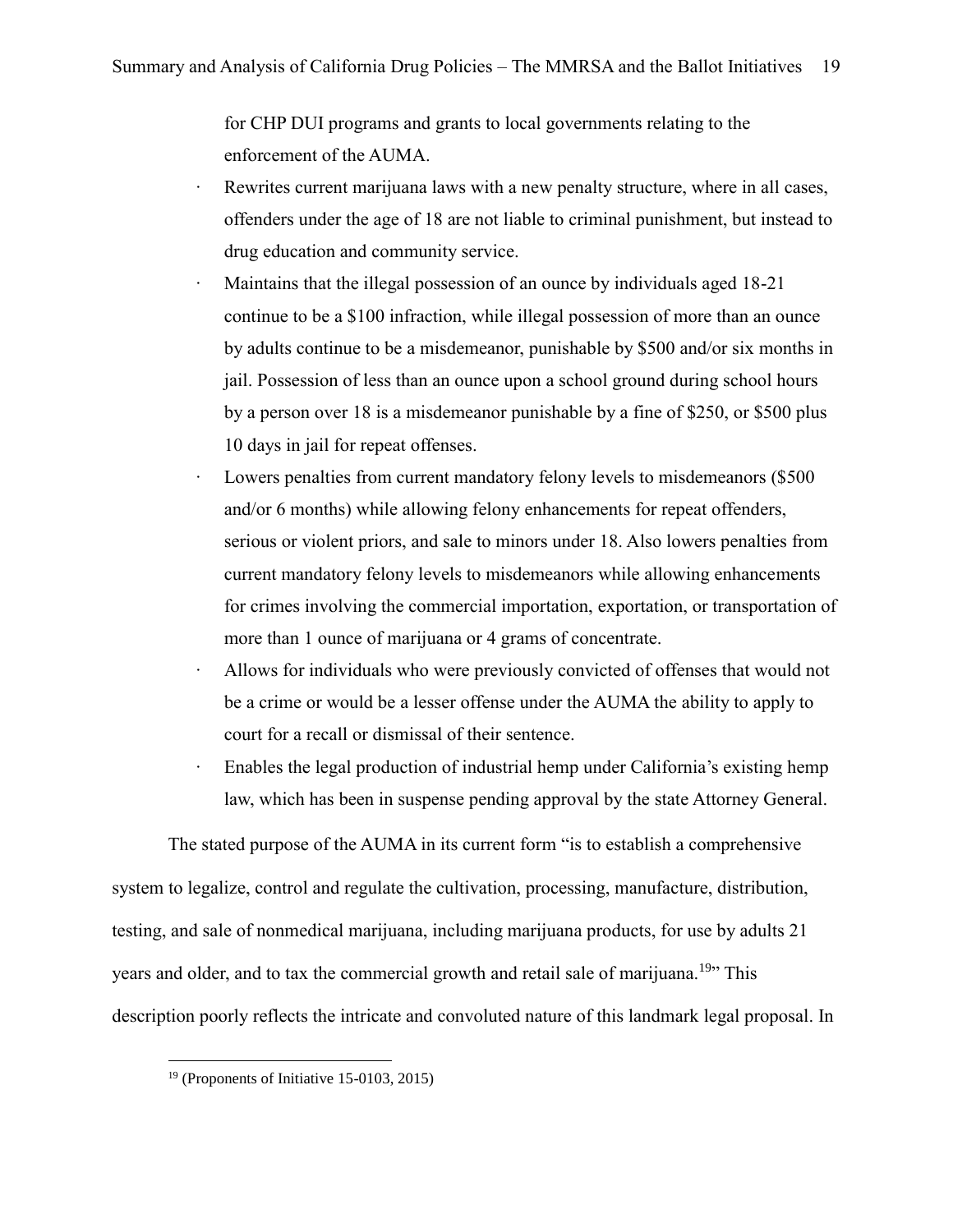fact, Cal NORML describes it as containing "a number of complications and restrictions that users accustomed to the looser framework of Prop 215 may find objectionable. [And that] AUMA fails to afford the same degree of protection to marijuana consumers as some other initiatives that have been filed with the state but are unlikely to qualify for the ballot.<sup>20</sup>  $\cdot$ However, despite these issues, the initiative seems to be experiencing an expansion of its support base. Launched and led by the entrepreneur and multibillionaire Sean Parker, the AUMA enjoys the support of the influential Drug Policy Alliance (DPA), the Marijuana Policy Project (MPP), and the recent addition of six CCPR Board Members who all jumped ship from ReformCA.<sup>21</sup> This marks an important shift in the movement as explained in Sections IV and V.

#### **IV. Policy Alternatives**

As of the completion date for this report, there are no less than 23 Active Measures (14 unique entries) on record with the State of California's Department of Justice (under the issue of the Office of the Attorney General, Kamala D. Harris) though several are different versions of the same proposal. All but one of these stand for (15-0069 is clearly against) some kind of progressive drug policy reform as pertaining to marijuana. None of these, however, including the AUMA are listed as Qualified for Ballot due to how early it still is on the legal timeline. But with the AUMA enjoying the most industry support – though perhaps not the most outright public support – on top of being one of the best funded and most visible, a handful of possibilities present themselves, three of which are: that the playing field has already been significantly narrowed down with only a few serious contenders left; that another measure might take a sizable lead as the AUMA has just done from ReformCA; or, that the growing size of the AUMA's proponents effectively absorb parts of other initiatives for better or worse.

<sup>20</sup> (CANORML Administrator, 2015)

 $21$  (Marijuana Politics Staff, 2015)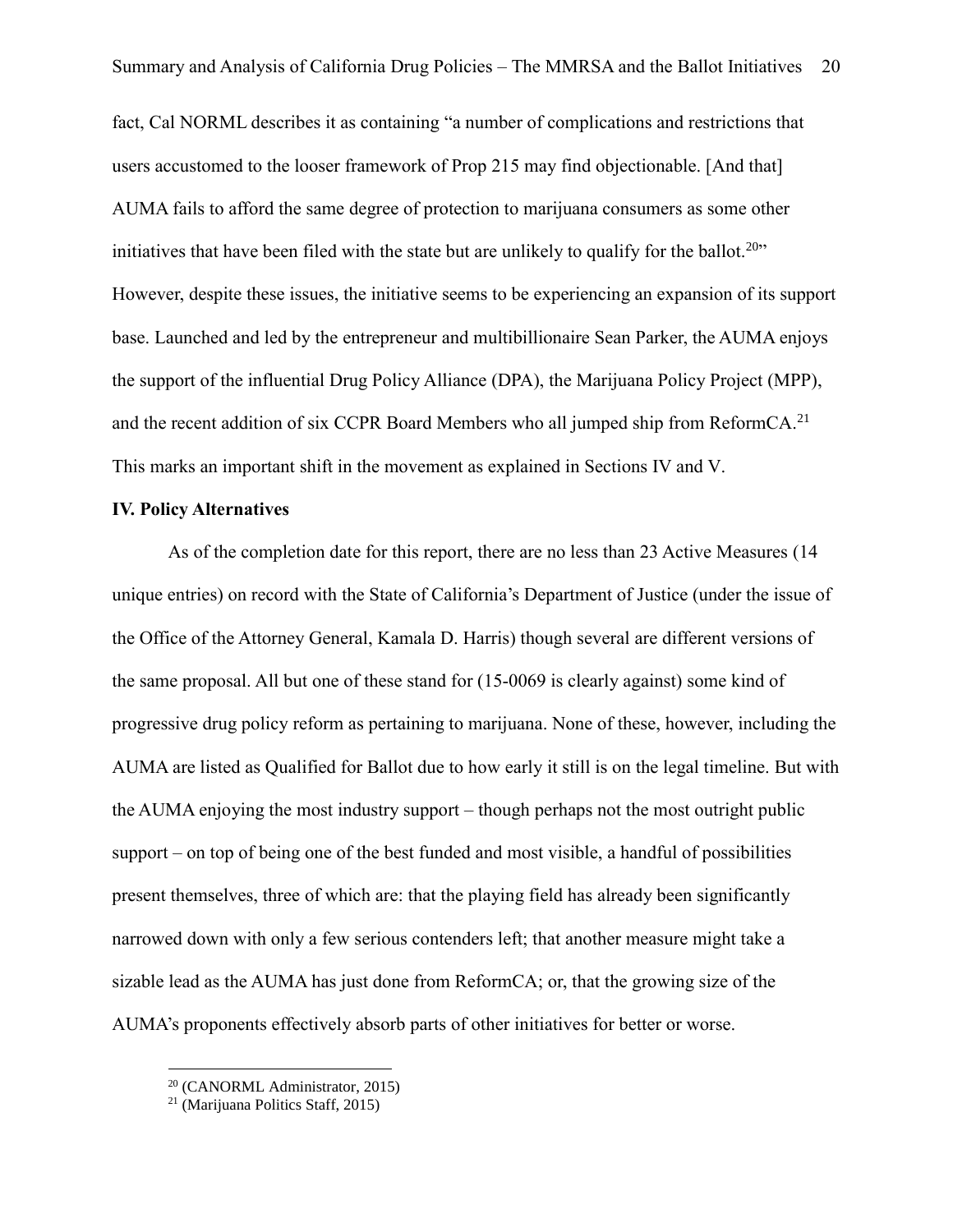Regarding what has the most political and financial capital behind it however, may not necessarily be in the best interests of CalHeritage, its associates, backers, or clients. An issue like that of decriminalization and legalization of casual cannabis consumption will naturally be influenced by different interest groups\*\*\*\*\*, with one potentially bad outcome being something akin to the State of Washington's current cannabis policies (enacted through Initiative 502) – based on high taxes, many restrictions like age and licensing, dual sovereignty of law and a reemergence of the black market<sup>22</sup>. That is not to say that there haven't been positive developments to report, but simply issuing glowing reviews of particular successes thus far – especially from reputable authorities on marijuana like that of the Drug Policy Alliance<sup>23</sup> – is missing the point of policy change in which all sides of the situation are evaluated both before and after the effective date. A brief listing of all the Active Measures can be found under Appendix B for the readers' convenience.

#### **V. Recommendations and Conclusions**

The MMRSA is a definitively more mature legislative product than the older and more stand-alone\*\*\*\*\*\*\* styles of Prop 215 of 1996, SB 420 of 2003, and SB 1449 of 2010 while also having the luxury of being built upon some of the observed best practices experienced within the state thus far along with findings from the progressive marijuana policies of other states. Furthermore, the provisions of Prop 215 (and any voter-enacted law for that matter) cannot be overturned or amended by the CA legislature, including the new rules of the MMRSA.

Based on endorsements from cannabis industry mainstays like the California Cannabis Industry Association<sup>24</sup> along with additional guidance and support from other parties like

 $22$  (Johnson, 2015)

 $23$  (Newman & Todd, 2015)

<sup>&</sup>lt;sup>24</sup> (Bradley B., 2015)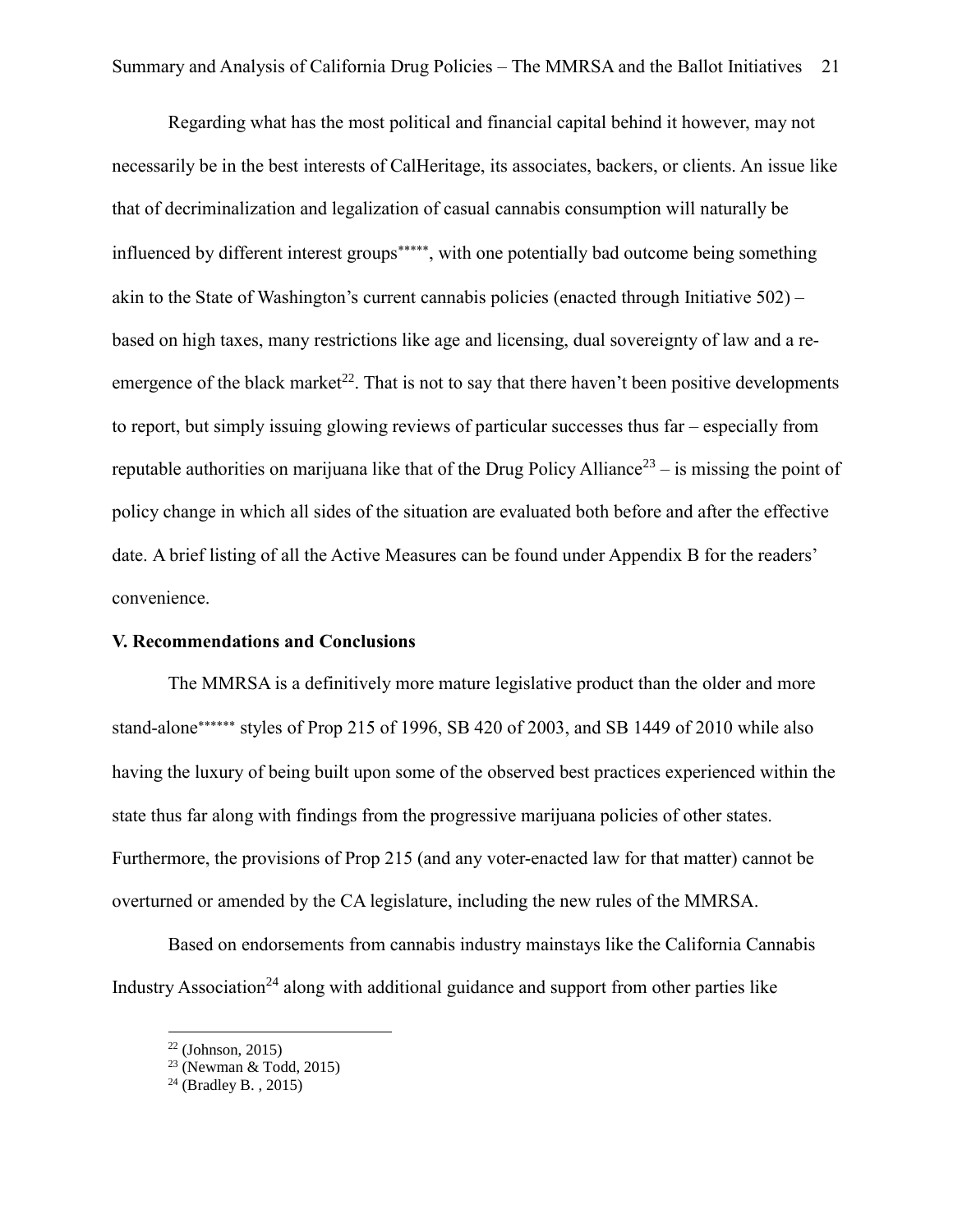Greenbridge Corporate Counsel and even SFGate, the clear frontrunner is Initiative 15-0103 (AUMA). Keeping the initiative's shortcomings in mind, it still stands as the most comprehensive, innovative, and economically-sound in the crowded field of proposals. Perhaps one of the most helpful positive reviews outside of law and academia can be found at TheLeafOnline<sup>25</sup> though with so much time left before the voting begins, there will likely be a flood of additional helpful resources in the months to come. Regardless of this recommendation, it is important to note that the sheer size of the AUMA is staggering when considering the complicated future of cannabis in California against a backdrop of regular consumers, small business owners, farmers, and the like – most of whom don't have an expert's level of legal know-how. Some of the other measures like 15-0120 (Marijuana Control, Legalization and Revenue Act of 2016) are short and simple but don't have the capital to effectively compete.

The grassroots favorites, Initiatives 15-0050 (Jack Herer) and 15-0075 (ReformCA) will likely fail to raise the tens of millions of dollars – "\$2 million to \$3 million just to gather the signatures to put it on the ballot" – required to mount a successful campaign in the Golden State.<sup>26</sup> Die-hard supporters and activists are being edged out by the recent injection of big money so unless big changes take place like more wealthy backers joining those cash-strapped initiatives or the CA Legislature drafting their own bill, the future will likely be with Sean Parker's camp.<sup>27</sup> Thus, a plain pro-business approach would be to invest in talented lawyers and large agri-business development with a long-term plan built on the prospects of the AUMA – but CalHeritage would probably gain the most in line with its mission and image if focused more authentically, locally, and smaller scale regardless of the policy outcome in 2016. Despite the

 $25$  (Daw, 2015)

 $26$  (Lewis & Romero, 2014)

 $27$  (Belville, 2015)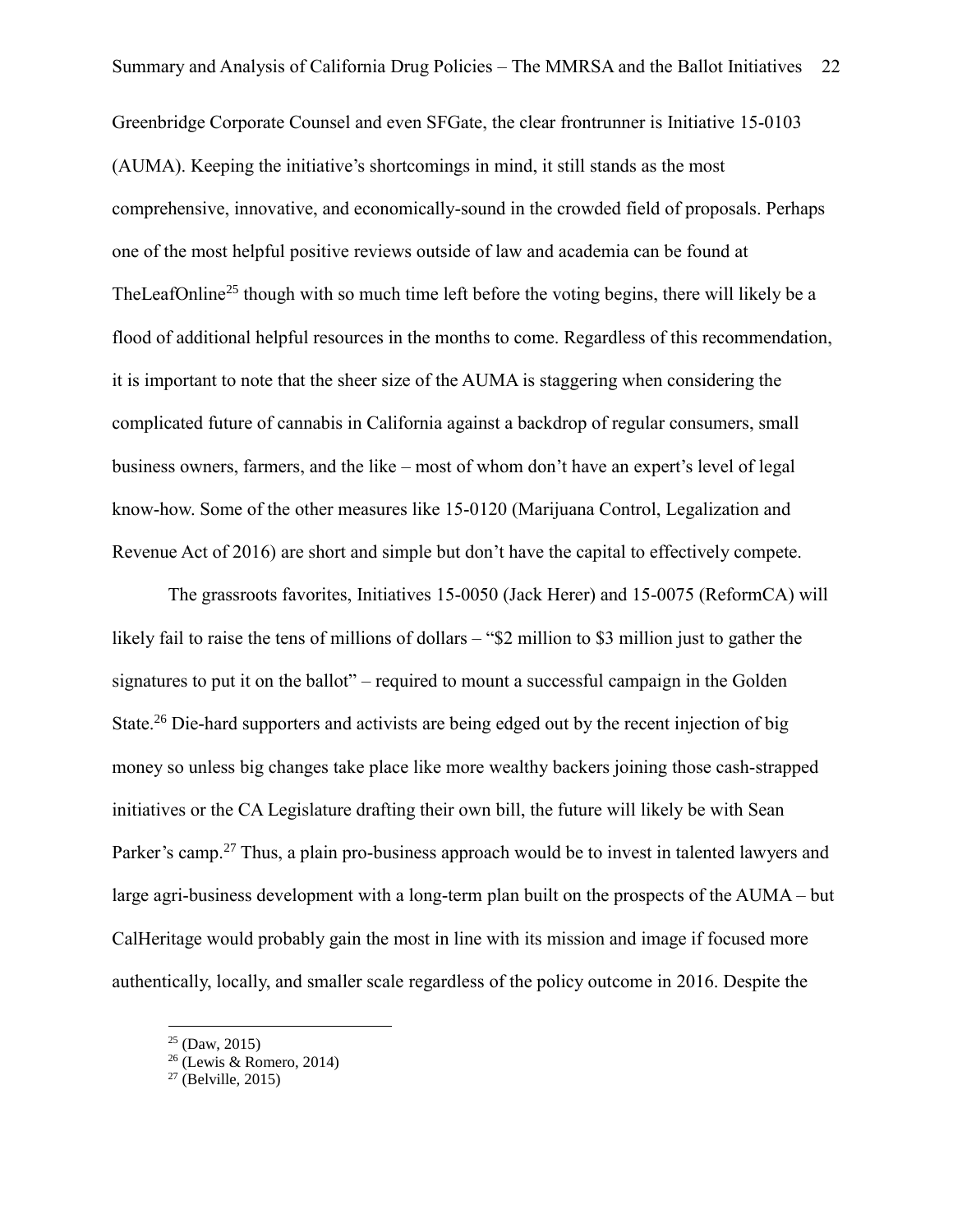that marijuana policy reform shouldn't become the state's next Gold Rush<sup>28</sup> – most signs are pointing in that very same opportunistic direction.

[END]

#### **References**

- AB-243 Concurrence in Senate Amendments. (2015, 9 11). *AB-243 Assembly Floor Analysis, 2015-2016*. D.C., United States of America. Retrieved from https://leginfo.legislature.ca.gov/faces/billAnalysisClient.xhtml?bill\_id=201520160AB24 3#
- *AB-243 Status.* (2015, 10 9). Retrieved from California Legislative Information: https://leginfo.legislature.ca.gov/faces/billStatusClient.xhtml?bill\_id=201520160AB243
- *AB-243 Text.* (2015, 10 9). Retrieved from California Legislative Information:

https://leginfo.legislature.ca.gov/faces/billTextClient.xhtml?bill\_id=201520160AB243

- AB-266 Concurrence in Senate Amendments. (2015, 9 11). *AB-266 Assembly Floor Analysis*. D.C., United States of America. Retrieved from https://leginfo.legislature.ca.gov/faces/billAnalysisClient.xhtml?bill\_id=201520160AB26 6#
- *AB-266 Status.* (2015, 10 9). Retrieved from California Legislative Information: https://leginfo.legislature.ca.gov/faces/billStatusClient.xhtml?bill\_id=201520160AB266
- Belville, R. (2015, 10 23). *Radical Rant: Are Activists Becoming Irrelevant To Marijuana Legalization?* Retrieved from High Times: http://www.hightimes.com/read/radical-rantare-activists-becoming-irrelevant-marijuana-legalization

 $\overline{a}$ <sup>28</sup> (Steering Committee of the Blue Ribbon Commission on Marijuana Policy, 2015)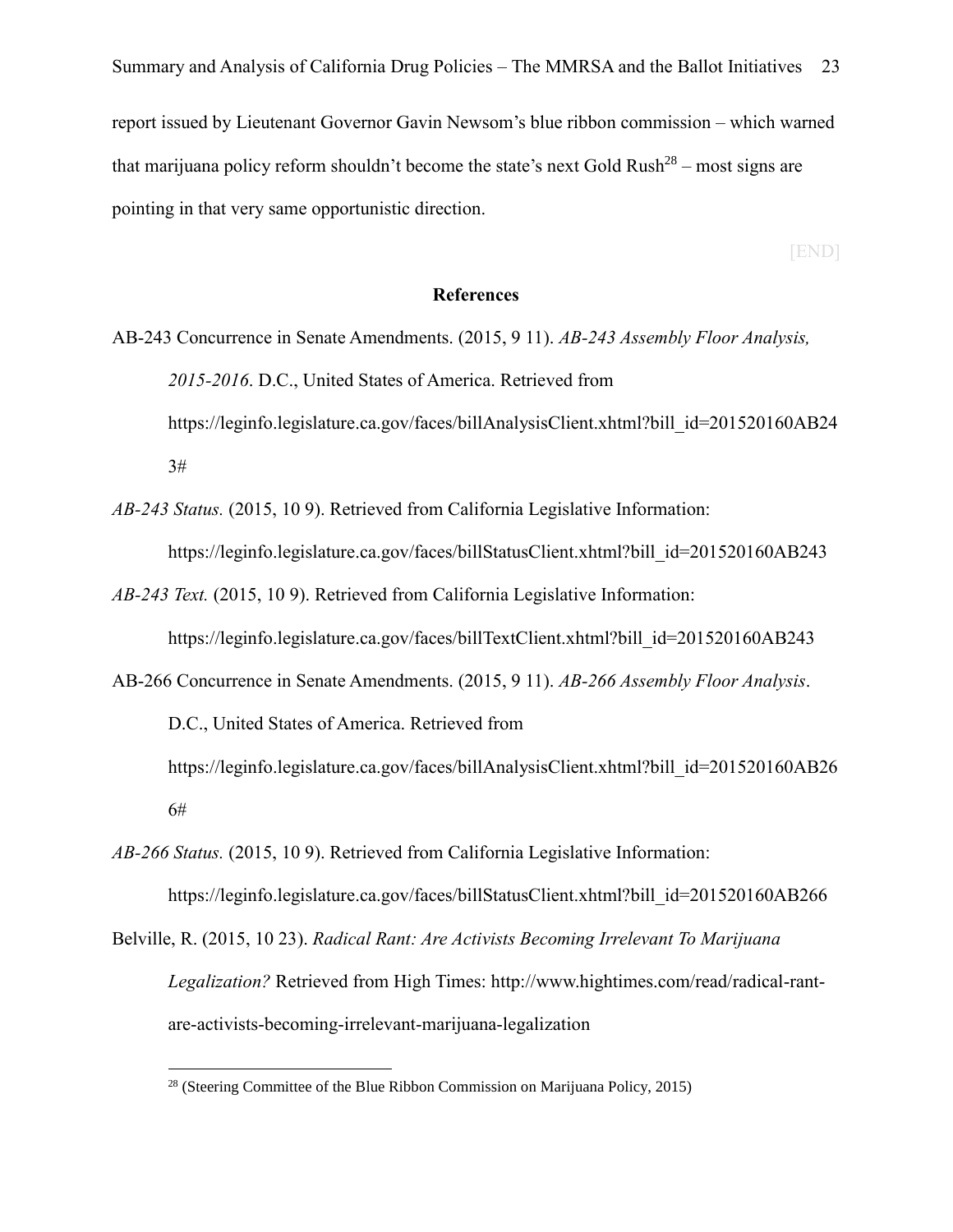Bradley, B. (2015, 11 2). *The California Cannabis Industry Association Endorses the Adult Use of Marijuana Act*. Retrieved from California Cannabis Industry Association: http://www.cacannabisindustry.org/index.php?option=com\_lyftenbloggie&view=entry&y ear=2015&month=11&day=01&id=16%3Athe-adult-use-of-marijuana-act&Itemid=147

Bradley, N. (2015). *MMRSA Cheat Sheet.* Sacramento: California Cannabis Industry Association. Retrieved from

http://www.cacannabisindustry.org/index.php?option=com\_lyftenbloggie&view=entry&c ategory=useful-information&id=3%3Ammrsa-cheat-sheet&Itemid=147

- Bricken, H. (2015, 10 12). *An Overview of California's New (and Improved) Medical Marijuana Laws*. Retrieved from Above The Law: http://abovethelaw.com/2015/10/an-overview-ofcalifornias-new-and-improved-medical-marijuana-laws/
- California Cannabis Hemp Initiative for 2016. (n.d.). California Cannabis Hemp Initiative. Sacramento, CA, United States of America. Retrieved from http://www.cchi2016.org/media/vol.packet/CCHI2016\_EIK.pdf
- CANORML Administrator. (2015). *Cal NORML Guide to the Adult Use of Marijuana Act of 2016.* National Organization for the Reform of Marijuana Laws. Retrieved from http://www.canorml.org/news/Cal\_NORML\_Guide\_to\_AUMA.html
- Coalition for Cannabis Policy Reform. (2015). *About ReformCA*. Retrieved from ReformCA.com: http://www.reformca.com/about

Daw, J. (2015, 12 11). *ANALYSIS: The Adult Use of Marijuana Act is Legalization, Silicon Valley Style*. Retrieved from The Leaf Online: http://theleafonline.com/c/business/2015/12/analysis-the-adult-use-of-marijuana-act-islegalization-silicon-valley-style/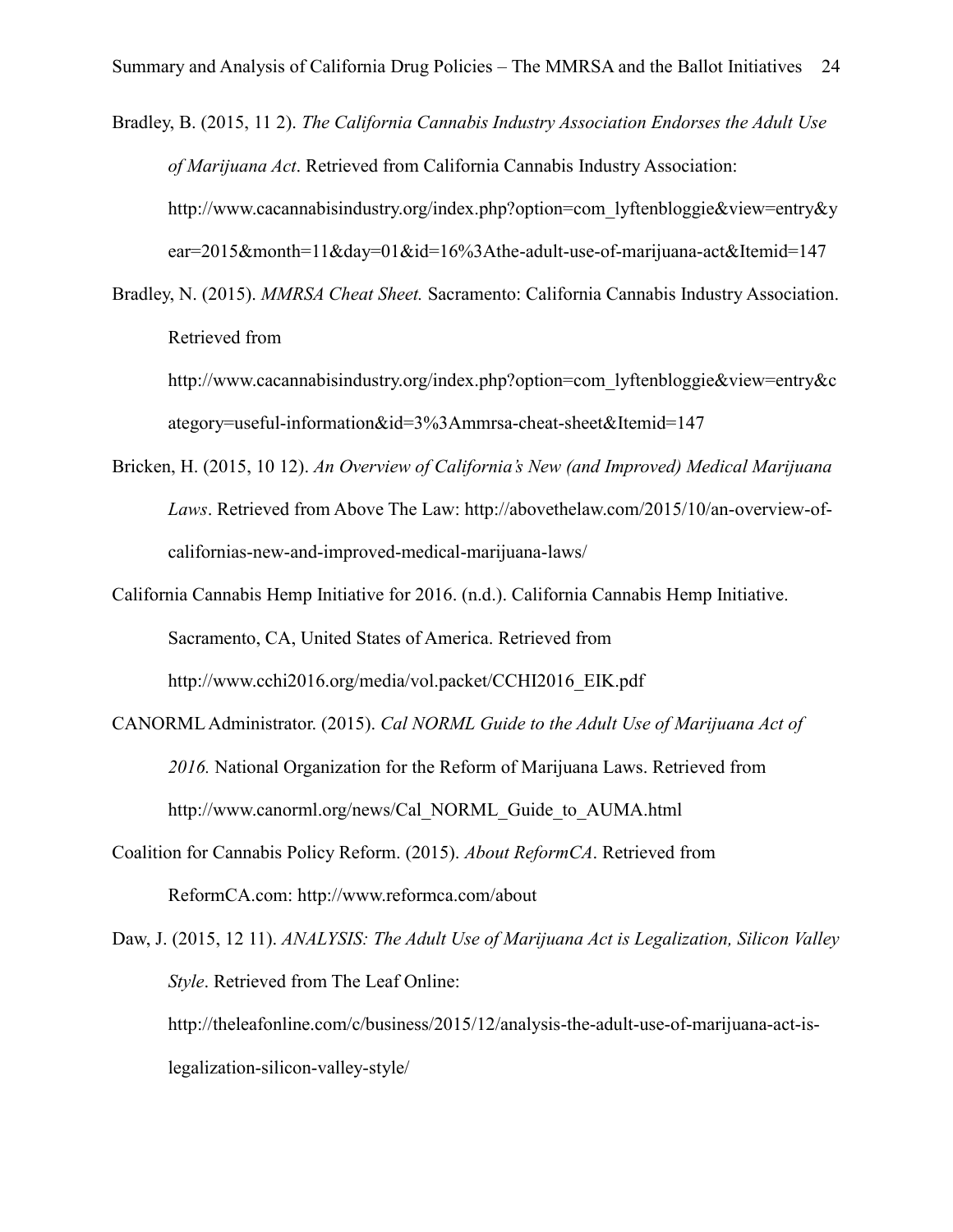- Hecht, P. (2015, 10 21). *Big Money, Frictions Light Up 2016 Pot Initiative Drive*. Retrieved from The Sacramento Bee: http://www.sacbee.com/news/local/article40785093.html
- Johnson, G. (2015, 1 3). *Rethinking legal pot: Washington, Colorado face unexpected problems*. Retrieved from Portland Press Herald:

http://www.pressherald.com/2015/01/03/rethinking-legal-pot-washington-colorado-faceunexpected-problems/

- Lewis, A., & Romero, D. (2014, 4 18). *Why 2016 is the Best Year to Legalize Pot in California*. Retrieved from Los Angeles Weekly: http://www.laweekly.com/news/why-2016-is-thebest-year-to-legalize-pot-in-california-4596509
- Marijuana Policy Project. (2015). *The California Medical Marijuana Regulation and Safety Act.* Legal Brief, Washington, D.C. Retrieved from https://www.mpp.org/states/california/thecalifornia-medical-marijuana-regulation-and-safety-act/
- Marijuana Politics Staff. (2015, 12 8). *California Unites Around One Legalization Initiative?* Retrieved from MarijuanaPolitics.com: http://marijuanapolitics.com/california-unitesaround-one-legalization-initiative/
- Newman, T., & Todd, T. (2015). *Marijuana Legalization in Washington State: One-Year Status Report.* Drug Policy Alliance. Retrieved from http://www.drugpolicy.org/news/2015/07/marijuana-legalization-washington-state-oneyear-status-report
- Pascual, O. (2015, 12 8). *Leading California Marijuana Legalization Initiative Adds Safeguards for Children, Workers*. Retrieved from San Francisco Gate: http://blog.sfgate.com/smellthetruth/2015/12/08/leading-california-marijuanalegalization-initiative-adds-safeguards-for-children-workers/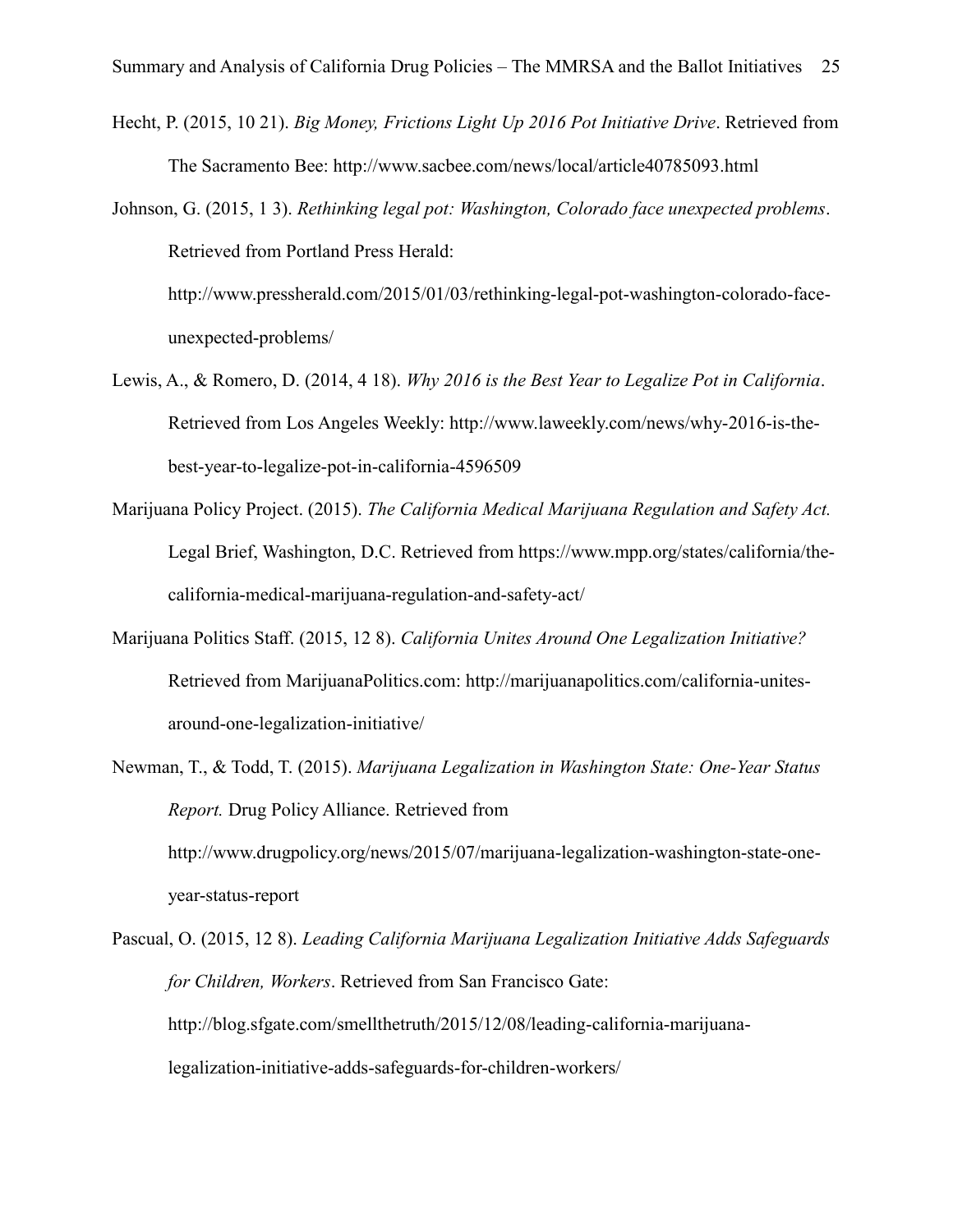- Proponents for Initiative 15-0075. (2015, 10 2). *What's in the ReformCA initiative?* Retrieved from ReformCA.com: http://www.reformca.com/summary
- Proponents of Initiative 15-0050. (2015, 8 24). Request for Title and Summary for the California Cannabis Hemp Initiative. *2015-2016*. Sacramento, CA, United States of America. Retrieved from https://www.oag.ca.gov/system/files/initiatives/pdfs/15- 0050%20%28Marijuana%29\_0.pdf?
- Proponents of Initiative 15-0075. (2015, 11 13). The Control, Regulate, and Tax Cannabis Act of 2016. *2015-2016*. Sacramento, CA, United States of America. Retrieved from https://www.oag.ca.gov/system/files/initiatives/pdfs/15-0075%20%28Marijuana%29.pdf?
- Proponents of Initiative 15-0103. (2015, 12 7). Submission of Amendment to Statewide Initiative Measure - Control, Regulate and Tax Adult Use of Marijuana Act, No. 15-0103. *2015- 2016*. Sacramento, CA, United States of America: Olson, Hagel & Fishburn LLP. Retrieved from https://www.oag.ca.gov/system/files/initiatives/pdfs/15- 0103%20%28Marijuana%29\_1.pdf?
- SB-643 Senate Third Reading. (2015, 9 11). *SB-643 Assembly Floor Analysis, 2015-2016*. D.C., United States of America. Retrieved from https://leginfo.legislature.ca.gov/faces/billAnalysisClient.xhtml?bill\_id=201520160SB64 3#
- *SB-643 Status.* (2015, 10 9). Retrieved from California Legislative Information: https://leginfo.legislature.ca.gov/faces/billStatusClient.xhtml?bill\_id=201520160SB643
- Steering Committee of the Blue Ribbon Commission on Marijuana Policy. (2015, 7 22). *Pathways Report: Policy Options for Regulating Marijuana in California.* Retrieved from Blue Ribbon Commission on Marijuana Policy: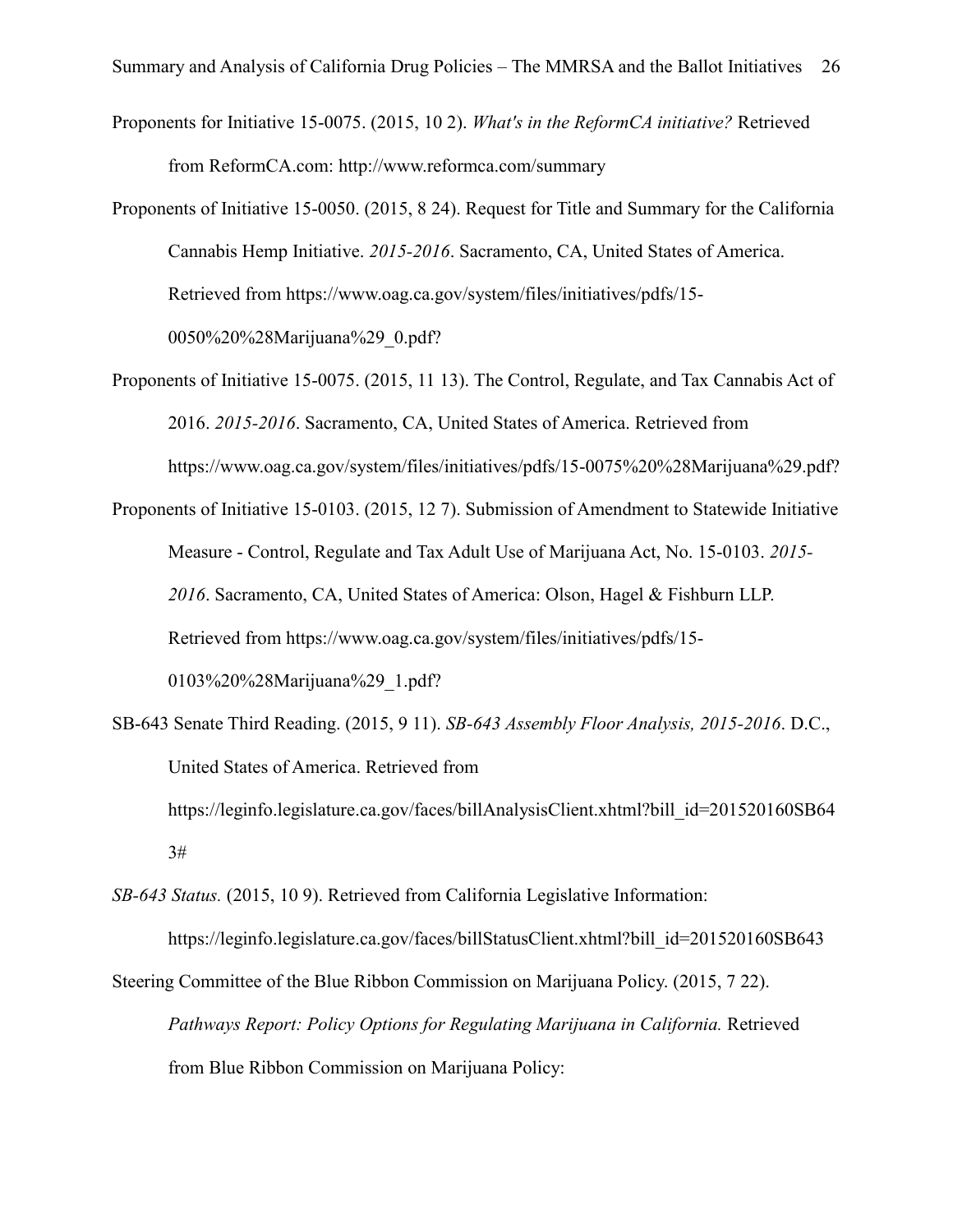https://www.safeandsmartpolicy.org/wp-

content/uploads/2015/07/BRCPathwaysReport.pdf

#### **Appendix A**

\* *Compiled from the chaptered legal language of AB 243<sup>29</sup>, AB 266*<sup>30</sup>*, and SB 643<sup>31</sup> in the order of mention and by group association, excluding comments*:

**Agencies** - Department of Pesticide Regulation; Department of Fish and Wildlife; State Water Resources Control Board; Department of Food and Agriculture, Medical Cannabis Cultivation Program; Department of Consumer Affairs, Bureau of Medical Marijuana Regulation, Center for Medicinal Cannabis Research, Marijuana Research Program, Medical Board of California; Joint Sunset Review Committee; State Board of Equalization; Department of Public Health; Division of Occupational Safety and Health.

**Codes** - Business and Professions Code; Fish and Game Code; Health and Safety Code; Water

Code; Government Code; Labor Code; Revenue and Taxation Code. Compassionate Use Act.

\*\* *From page 6 of the chaptered AB 266 document*<sup>32</sup>:

**United States Department of Justice Guidance Regarding Marijuana Enforcement**. On August 29, 2013, the USDOJ issued a memorandum that updated its guidance to all United States Attorneys in light of state ballot initiatives to legalize under state law the possession of small amounts of marijuana and provide for the regulation of marijuana production, processing, and sale. While the memorandum noted that illegal distribution and sale of marijuana is a serious

 $29$  (AB-243 Concurrence in Senate Amendments, 2015)

<sup>30</sup> (AB-266 Concurrence in Senate Amendments, 2015)

<sup>31</sup> (SB-643 Senate Third Reading, 2015)

<sup>32</sup> (AB-266 Concurrence in Senate Amendments, 2015)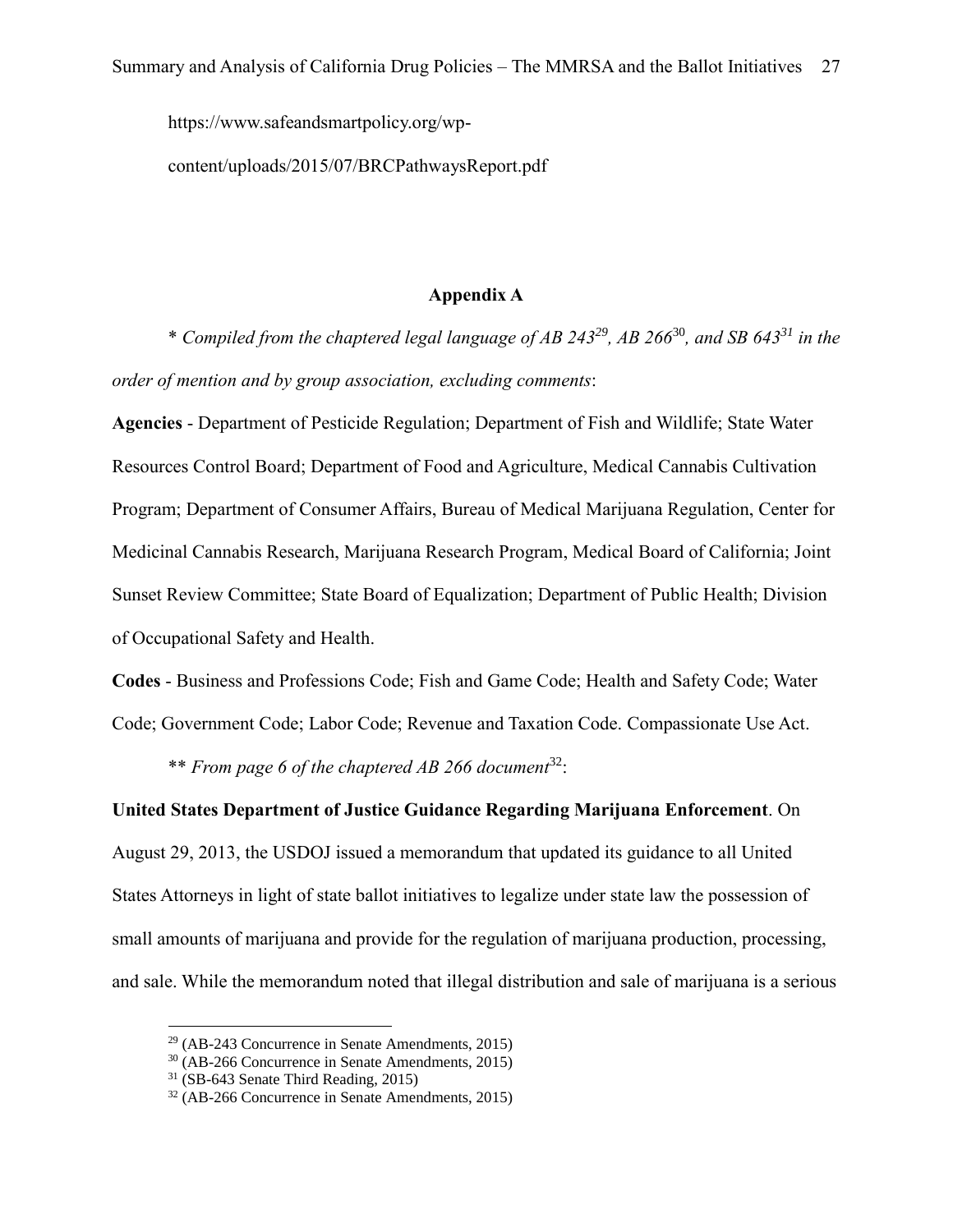crime, it also noted that USDOJ is committed to using its limited investigative and prosecutorial resources to address the most significant threats. According to the USDOJ, "In jurisdictions that have enacted laws legalizing marijuana in some form and that have also implemented strong and effective regulatory and enforcement systems to control the cultivation, distribution, sale, and possession of marijuana, conduct in compliance with those laws and regulations is less likely to threaten the federal priorities set forth above… In those circumstances, consistent with the traditional allocation of federal-state efforts in this area, enforcement of state law by state and local law enforcement and regulatory bodies should remain the primary means of addressing marijuana-related activity."

\*\*\* *Compiled from the pending legal language of Statewide Initiative Measure 15-0103<sup>33</sup> in the order of mention and by group association, excluding comments*:

**Agencies** - Department of Consumer Affairs, Bureau of Marijuana Control (Bureau of Medical Marijuana Regulation), Marijuana Control Appeals Panel; Governor, Office of Business and Economic Development; Department of Food and Agriculture, Industrial Hemp Advisory Board; Department of Public Health; Board of Equalization, Controller; Department of Justice, Attorney General; Department of Corrections and Rehabilitation, Division of Juvenile Justice; Department of Health Care Services, Medi-Cal; County Medical Services Program Governing Board, County Medical Services Program; Office of Administrative Law; Department of Alcoholic Beverage Control; Department of Pesticide Regulation; Water Resources Control Board; Department of Fish and Wildlife; Industrial Welfare Commission; Board of Forestry and Fire Protection; Bureau of State Audits; Division of Occupational Safety and Health; Legislative Analyst's Office; Department of Finance; Natural Resources Agency; Department of the California Highway

<sup>33</sup> (Proponents of Initiative 15-0103, 2015)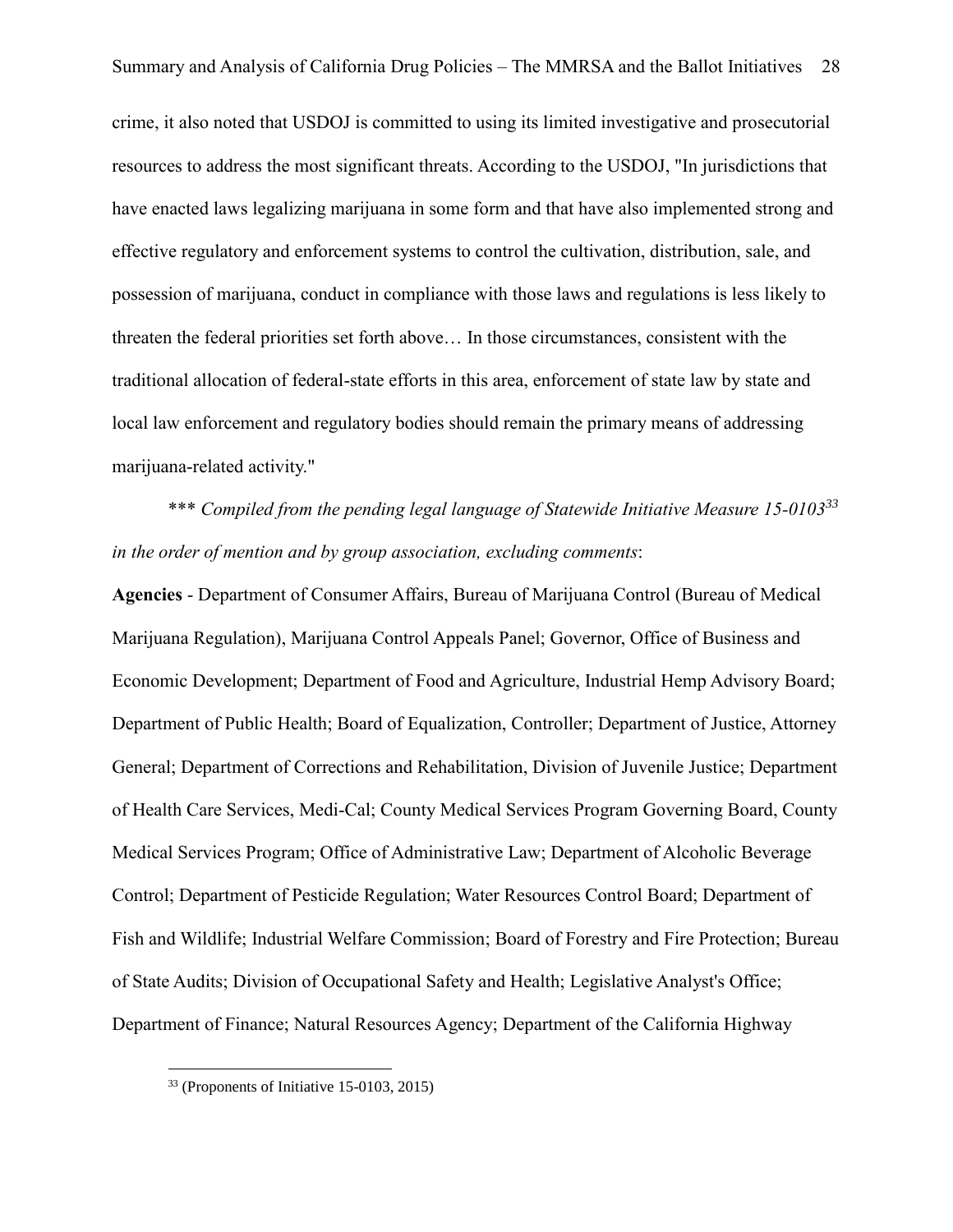Patrol; Labor and Workforce Development Agency; Department of Social Services; Department of Education; Department of Parks and Recreation; Board of State and Community Corrections; Judicial Council.

**Codes** - Health and Safety Code; United States Code; Business and Professions Code; Vehicle Code; Penal Code; Civil Code, Confidentiality of Medical Information Act; Government Code, Administrative Procedure Act; Revenue and Taxation Code, Fee Collection Procedures Law; Fish and Game Code, California Endangered Species Act; Food and Agricultural Code; Public Resources Code, California Environmental Quality Act; Water Code; Code of Civil Procedure; Labor Code; Welfare and Institutions Code. Medical Marijuana Regulation and Safety Act. Compassionate Use Act. Clean Water Act. Porter-Cologne Water Quality Control Act. Migratory Bird Treaty Act. California Constitution.

\*\*\*\* *Compiled from the pending legal language of Statewide Initiative Measure 15- 0075<sup>34</sup> in the order of mention and by group association, excluding comments*:

**Agencies** - Department of Corrections and Rehabilitation; Department of Motor Vehicles; Department of Consumer Affairs, Office of Cannabis Regulation & Bureau of Medical Marijuana Regulation; Cannabis Commission; Governor; Senate Committee on Rules; Speaker of the Assembly; Lieutenant Governor; Attorney General; Board of Equalization, Controller; Department of Food and Agriculture; Environmental Protection Agency; Department of Finance; Water Resources Control Board; Department of Fish and Wildlife; Wildlife Conservation Board; Department of Parks and Recreation; Department of Justice; Secretary of State; Medi-Cal. **Codes** - United States Code, Controlled Substances Act; Business and Professions Code; Health and Safety Code, Compassionate Use Act of 1996 & Medical Marijuana Program Act; Vehicle

<sup>34</sup> (Proponents of Initiative 15-0075, 2015)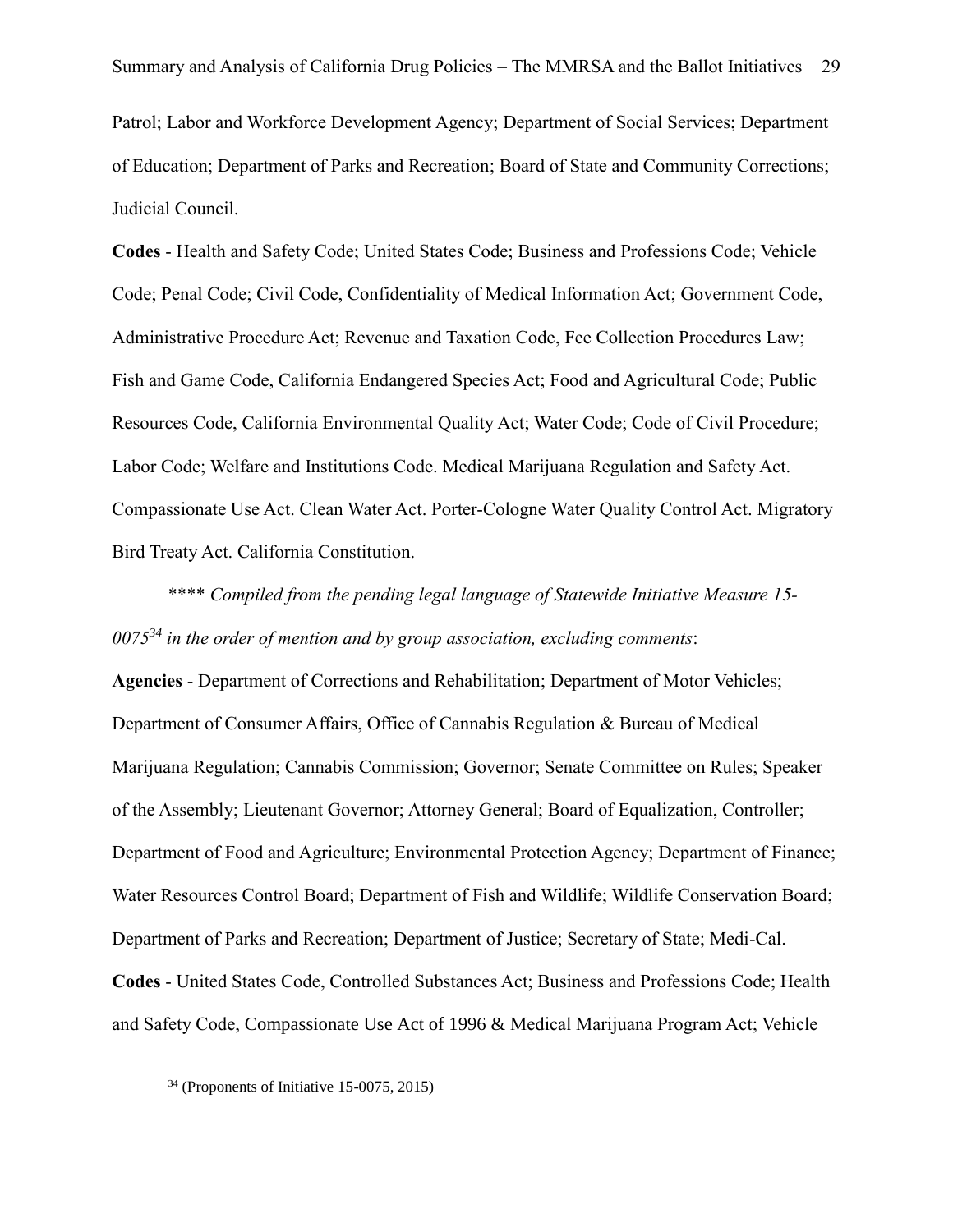Code; Civil Code; Penal Code; Government Code, Bagley-Keene Open Meeting Act & Administrative Procedure Act & California Public Records Act; Public Contract Code; Revenue and Tax Code, Cannabis and Cannabis Products Tax Law; Corporations Code; Public Resources Code, California Environmental Quality Act; Fish and Game Code, California Endangered Species Act; Code of Civil Procedure; Food and Agricultural Code. California Uniform Controlled Substances Act. Clean Water Act. Porter-Cologne Water Quality Control Act. California Constitution.

\*\*\*\*\* *From page 6 of the chaptered AB 266 document*<sup>35</sup>:

**Medical Cannabis Industry in California**. According to the author's Sunrise Questionnaire, submitted to the Assembly Business and Professions Committee pursuant to Government Code Section 9148 *et seq*., there are multiple occupational groups interested in state regulation, representing a growing marijuana industry.

\*\*\*\*\*\* *From page 4 of the chaptered SB 643 document<sup>36</sup>*:

**Purpose**. This bill is author sponsored. According to the author, "SB 643 seeks to resolve many of the issues created by the enactment of the Compassionate Use Act and subsequent legislation….California voters made it clear that they wanted medical marijuana to be legalized, but issues and concerns for growers, doctors, dispensaries, law enforcement, district attorneys, cities, counties and others have only become more complicated…Since the voters of California passed Proposition 215 in 1996, it has become clear that there needs to be a comprehensive regulation bill from the Legislature that oversees the cultivating, processing, manufacturing, transportation, prescribing and sale of medical marijuana."

<sup>35</sup> (AB-266 Concurrence in Senate Amendments, 2015)

<sup>36</sup> (SB-643 Senate Third Reading, 2015)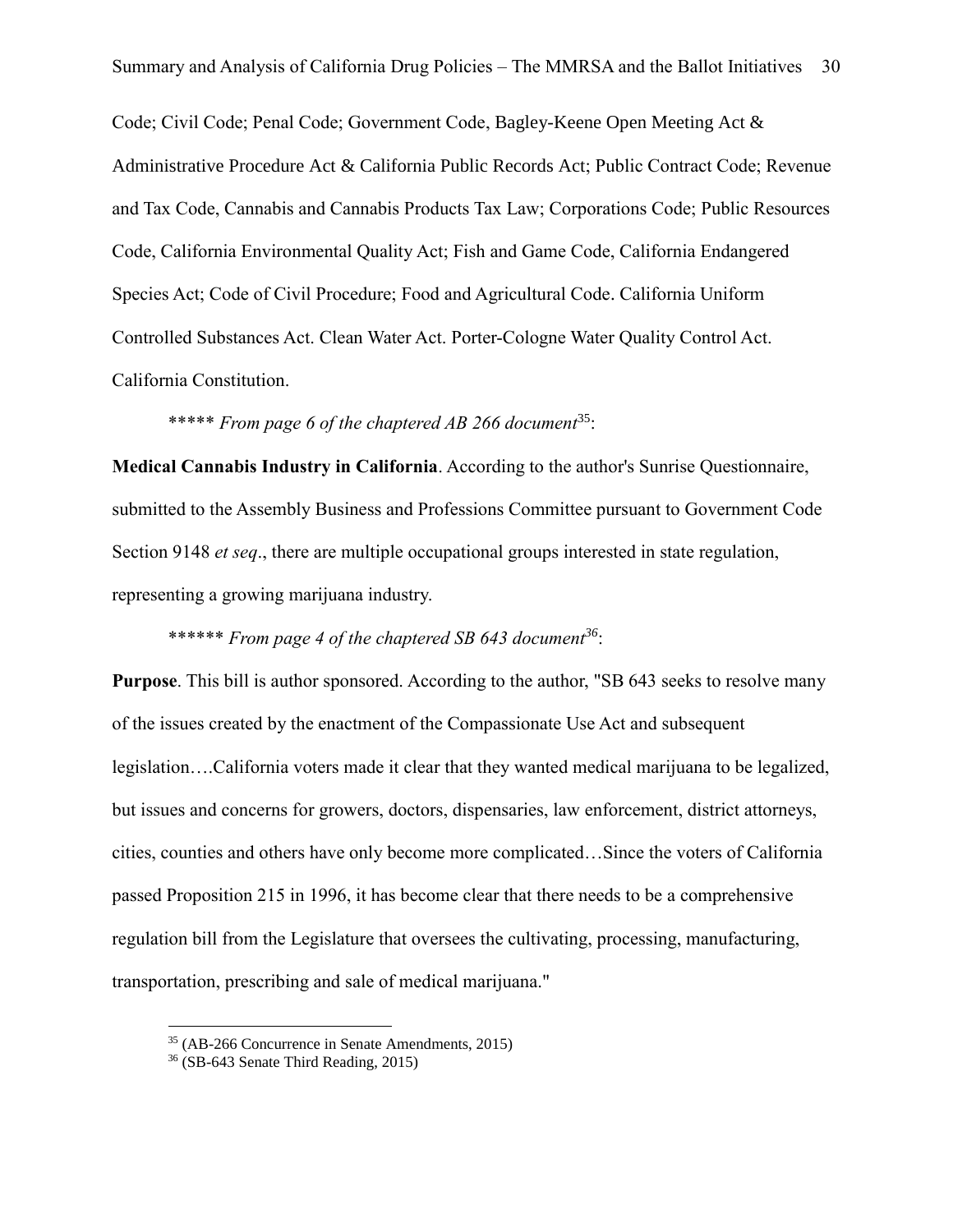# **Appendix B**

15-0120 **[Marijuana Control, Legalization and Revenue Act of 2016 – Version 7]** Submitted for Title and Summary on December 17, 2015

Proponent(s): Dave Hodges

15-0119 **[Marijuana Control, Legalization and Revenue Act of 2016 – Version 6]** Submitted for Title and Summary on December 17, 2015

Proponent(s): Dave Hodges, John Lee, Michael Grafton

15-0104 **[Cannabis Control and Taxation Act]** Submitted for Title and Summary on November 3, 2015

Proponent(s): George Mull

15-0103 **[Control, Regulate, and Tax Adult Use of Marijuana Act]** "AUMA" Submitted for Title and Summary on November 2, 2015 Amended on December 7, 2015

Proponent(s): Michael Sutton, Donald Lyman, Larry Bedard

# 15-0087 **[Marijuana Control, Legalization and Revenue Act of 2016 – Version 5]**

MARIJUANA LEGALIZATION. INITIATIVE STATUTE. Title and Summary Issued on December 22, 2015

Proponent(s): Editte Dalya Lerman, Russell Goodrow, J. David Nick, Michael Grafton, Ron Mullins, Richard Miller, Dave Hodges, Steve Kubby

## 15-0086 **[Marijuana Control, Legalization and Revenue Act of 2016 – Version 4]**

MARIJUANA LEGALIZATION. INITIATIVE STATUTE. Title and Summary Issued on December 22, 2015

Proponent(s): Editte Dalya Lerman, J. David Nick, Dave Hodges, John Lee, Michael Grafton, Russell Goodrow, Ron Mullins, Richard Miller, Steve Kubby

# 15-0085 **[Marijuana Control, Legalization and Revenue Act of 2016 – Version 3]**

MARIJUANA LEGALIZATION. INITIATIVE STATUTE. Title and Summary Issued on December 22, 2015

Proponent(s): Editte Dalya Lerman, J. David Nick, Omar Figueroa, Dave Hodges, John Lee, Michael Grafton, Russell Goodrow, Dege Coutee, Shona Gochenaur, Gregory Fuentes, Steve Kubby, Richard Miller, Jason Browne, Deborah Tharpe, Dona Frank, Jason Bennett, Gilbert Canedo, Denise Dorey, Steve Crane, Archie Hinkle, Gregory Ledbetter, Sandra Bacon Tercero, Elihu Hernandez, Jon Martinelli, Lanette Davies, Craig Beresh, Ron Mullins

15-0075 **[Control, Regulate and Tax Cannabis Act of 2016]** "ReformCA"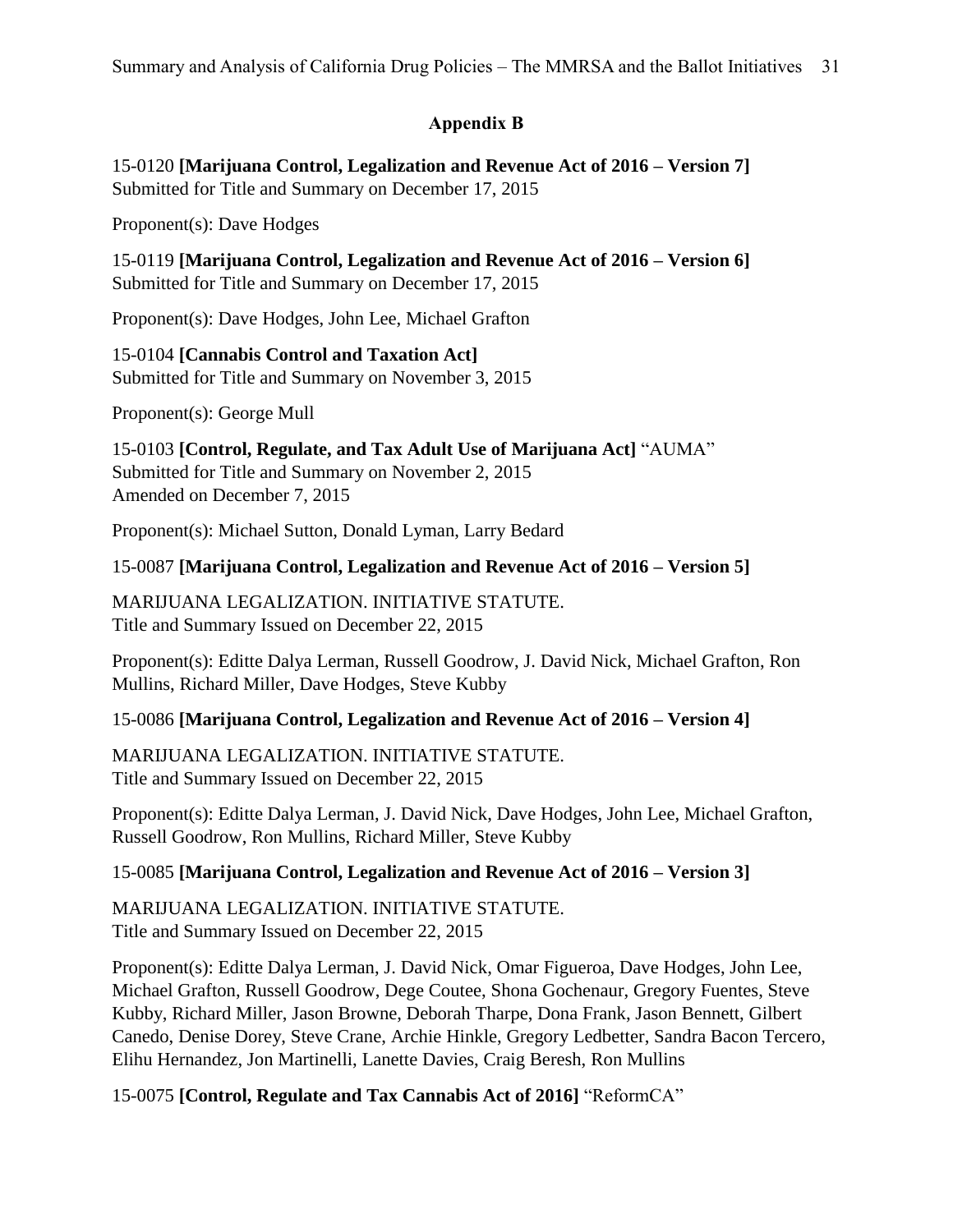## MARIJUANA LEGALIZATION. INITIATIVE STATUTE. Title and Summary Issued on December 9, 2015

Proponent(s): Dale Sky Jones, Alice Huffman, Larry Bedard

#### 15-0069 **[California Safe and Drug-Free Community Act]** *Against Reform*

MEDICAL MARIJUANA. INITIATIVE STATUTE. Title and Summary Issued on November 25, 2015

Proponent(s): Roger Morgan

15-0060 **[Cannabis Legalization Act of 2016]** *Replaces 0058*

MARIJUANA LEGALIZATION. INITIATIVE STATUTE. Title and Summary Issued on November 10, 2015

Proponent(s): Sam Clauder

15-0058 **[California Cannabis Legalization Act of 2016]** *Replaced by 0060*

MARIJUANA LEGALIZATION. INITIATIVE STATUTE. Title and Summary Issued on November 9, 2015

Proponent(s): Sam Clauder

15-0052 **[Safe Communities, Parks, and Schools Act of 2016]** *Replaces 0036*

MARIJUANA LEGALIZATION. INITIATIVE STATUTE. Title and Summary Issued on October 29, 2015

Proponent(s): Chad Hanes, Marinda Hanes

15-0050 **[California Cannabis Hemp Initiative]** *Jack Herer*

MARIJUANA LEGALIZATION. INITIATIVE STATUTE. Title and Summary Issued on October 28, 2015

Proponent(s): Berton Duzy, Michael Jolson

## 15-0049 **[Community Act to Regulate, Control and Tax Cannabis of 2016]**

MARIJUANA LEGALIZATION. INITIATIVE STATUTE. Title and Summary Issued on October 26, 2015

Proponent(s): Alice Huffman

15-0044 **[Compassionate and Sensible Access Act – Version 2]**

MEDICAL MARIJUANA. INITIATIVE CONSTITUTIONAL AMENDMENT. Title and Summary Issued on September 23, 2015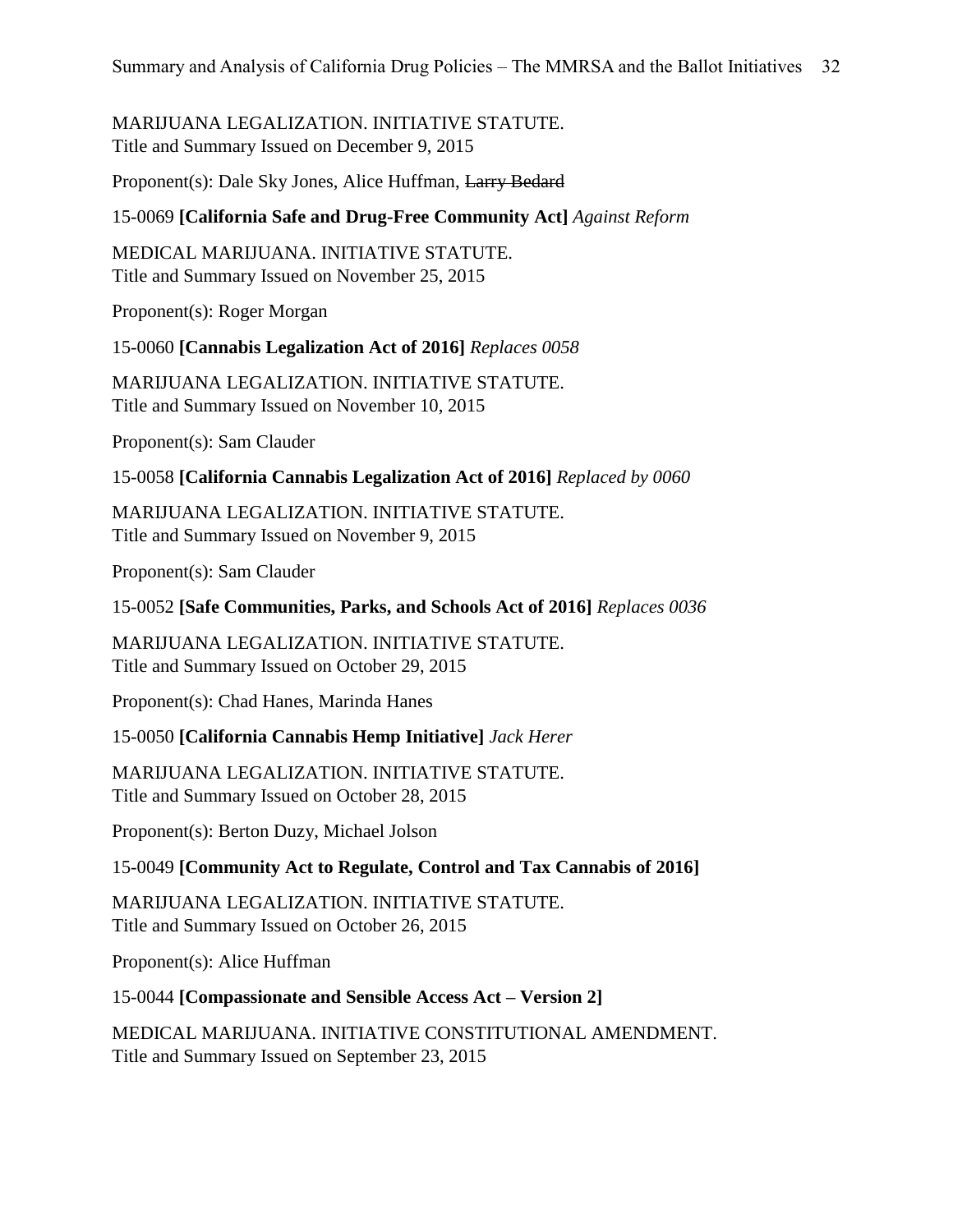Proponent(s): Craig Beresh, Marcia Blount, Jeffrey Byrne, Kimberly Cargile, Dege Coutee, Lanette Davies, Richard Fenton, Shona Gochenaur, Kandice Hawes, Brook Hilton, Donna Lambert, Rowola Maharaj, Andrew Merkel, Richard Miller, Eric Salerno, Deborah Tharp, Van Ton, Randall Welty

## 15-0041 **[Right to Medical Marijuana]**

MEDICAL MARIJUANA. INITIATIVE CONSTITUTIONAL AMENDMENT. Title and Summary Issued on September 17, 2015

Proponent(s): Clarence Phillip Snider

## 15-0039 **[Marijuana Control, Legalization and Revenue Act of 2016 – Version 2]**

MARIJUANA LEGALIZATION. INITIATIVE STATUTE. Title and Summary Issued on September 16, 2015

Proponent(s): Marc Baylen, Jason Bennett, Jason Browne, Heather Burke, Gilbert Canedo, Dege Coutee, Lanette Davies, Denise Dorey, Omar Figueroa, Gregory Fuentes, Shona Levana Gochenaur, Russell Goodrow, Michael Grafton, Elihu Hernandez, Dave Hodges, Gregory Charles Ledbetter, John Lee, Edie Lerman, Jon Martinelli, Richard Miller, Ron Mullins, J David Nick, Teresa Randolph, Patricia Smith, Sandra Bacon Tercero

#### 15-0036 **[Safe Communities and Parks Act of 2016]** *Replaced by 0052*

MARIJUANA LEGALIZATION. INITIATIVE STATUTE. Title and Summary Issued on September 8, 2015

Proponent(s): Chad Hanes, Marinda Hanes

## 15-0027 **[2016 California Bipartisan Decriminalization of Cannabis Act]**

MARIJUANA LEGALIZATION. INITIATIVE STATUTE. Title and Summary Issued on July 7, 2015

Proponent(s): Jason Collinsworth; Lara Collinsworth

## 15-0024 **[Responsible Use Act of 2016]**

MARIJUANA LEGALIZATION. INITIATIVE STATUTE. Title and Summary Issued on June 26, 2015

Proponent(s): Chad Hanes; Marinda Hanes

## 15-0020 **[Marijuana Control, Legalization and Revenue Act of 2016 – Version 1]**

MARIJUANA LEGALIZATION. INITIATIVE STATUTE. Title and Summary Issued on June 24, 2015

Proponent(s): Jason Bennett; Gilbert Canedo; Dege Coutee; Denise Dorey; Omar Figueroa; Shona Gochenaur; Michael Goldman; Michael Grafton; Archie Hinkle; Elihu Hernandez; Dave